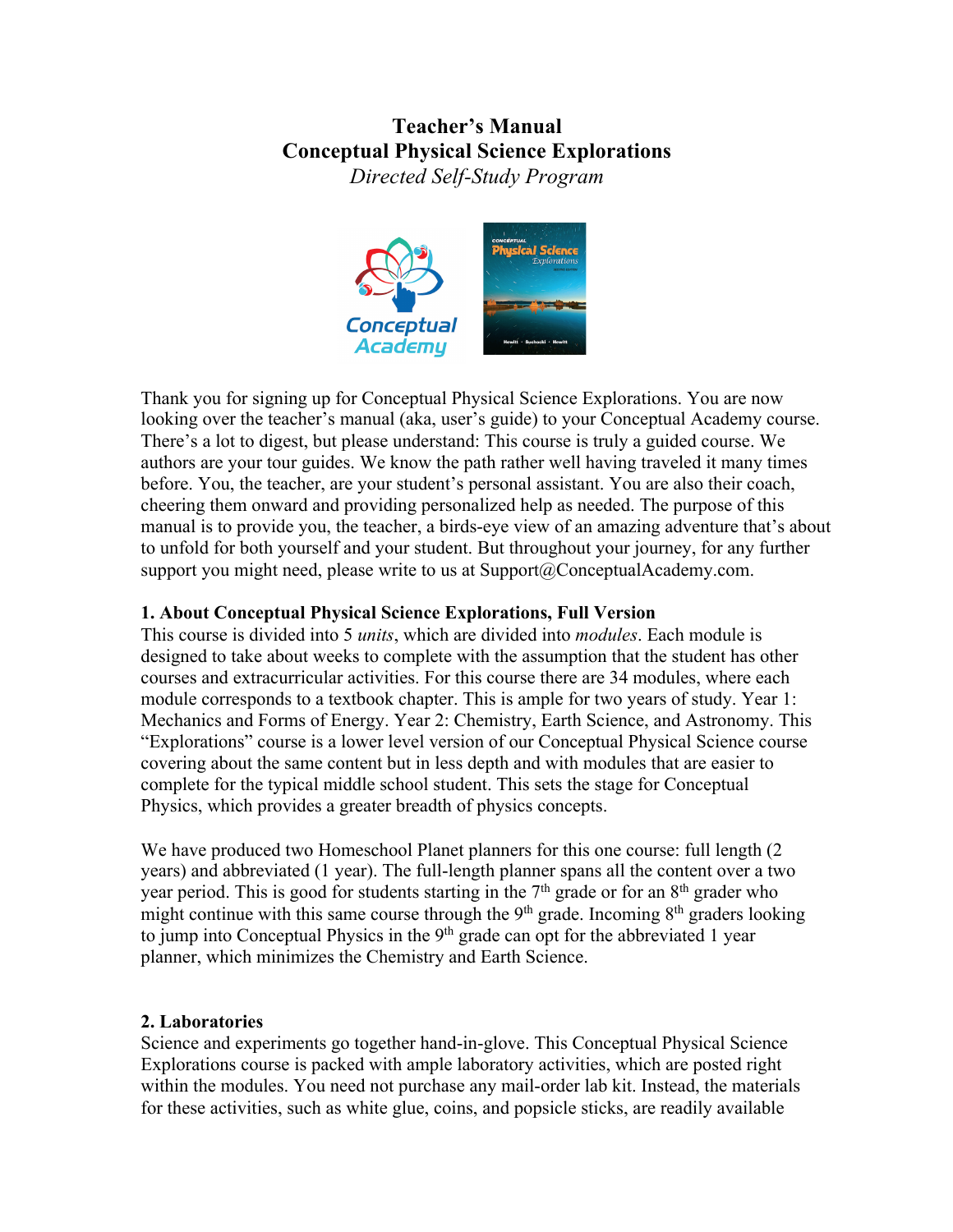within your household or a discount store. You'll find these lab activities to be substantial and meaningful allowing the student to apply the concepts of integrated science, which is an essential part of the learning cycle.

#### **3. Learning Philosophy**

We are strong proponents of "interleaving", which means a student undertakes a series of shorter study sessions on different subjects rather than one long study session on a single subject. For example, the student might spend an hour studying chemistry, followed by a history lesson. Interestingly, as the student is then studying history, the chemistry lesson remains brewing at a deeper level—and vice versa with history as the student turns back to the chemistry.

We are also advocates of "Step 1/Step 2" learning. Step 1 is where the student is being introduced to material, such as through the textbook and video tutorials. Step 1 is an input process. You'll note the mouth is closed. "Step 2" is an output process where the student tries to articulate (output) that which they think they learned from Step 1 through activities such as presentations and homework. Of these two steps, Step 2 is arguably the more difficult. Students tend to avoid Step 2 or neglect its importance. Learning, however, is only deep and durable when BOTH Step 1 and Step 2 have been employed. See our "How to Study Effectively" document to learn more.

### **4. A Typical Student Day**

Please visit HomeschoolPlanet.com where you will find detailed automated planners available for each Conceptual Academy course. These planners were built by the conceptual authors. Each planner details specific learning activities a student is to accomplish for each day across the entire course. That said, below are the general ideas that went behind the building of these automated planners.

We find it generally best for the student to begin with a Step 1 activity, such as reading the textbook or watching a video tutorial. After completing each textbook chapter section or video, the student is encouraged to ask themselves a most powerful learning question: "What did I just learn?" and then to answer this very question aloud or in writing. In doing so, the student is interleaving a Step 2 activity within a Step 1 activity, which is most productive.

After working with the textbook and videos, the student should put effort into the "Practice Page" worksheets available from the Doc share within each lesson.

There are the many end-of-chapter (EOC) questions within the textbook, all of them partitioned by chapter section. These are an important Step 2 activity for the student. You'll find a great number of EOC questions to provide variety. How many should be worked upon? About ten is a reasonable. It's also important that the student try their best to come up with an answer on their own BEFORE looking at the author's answer. Any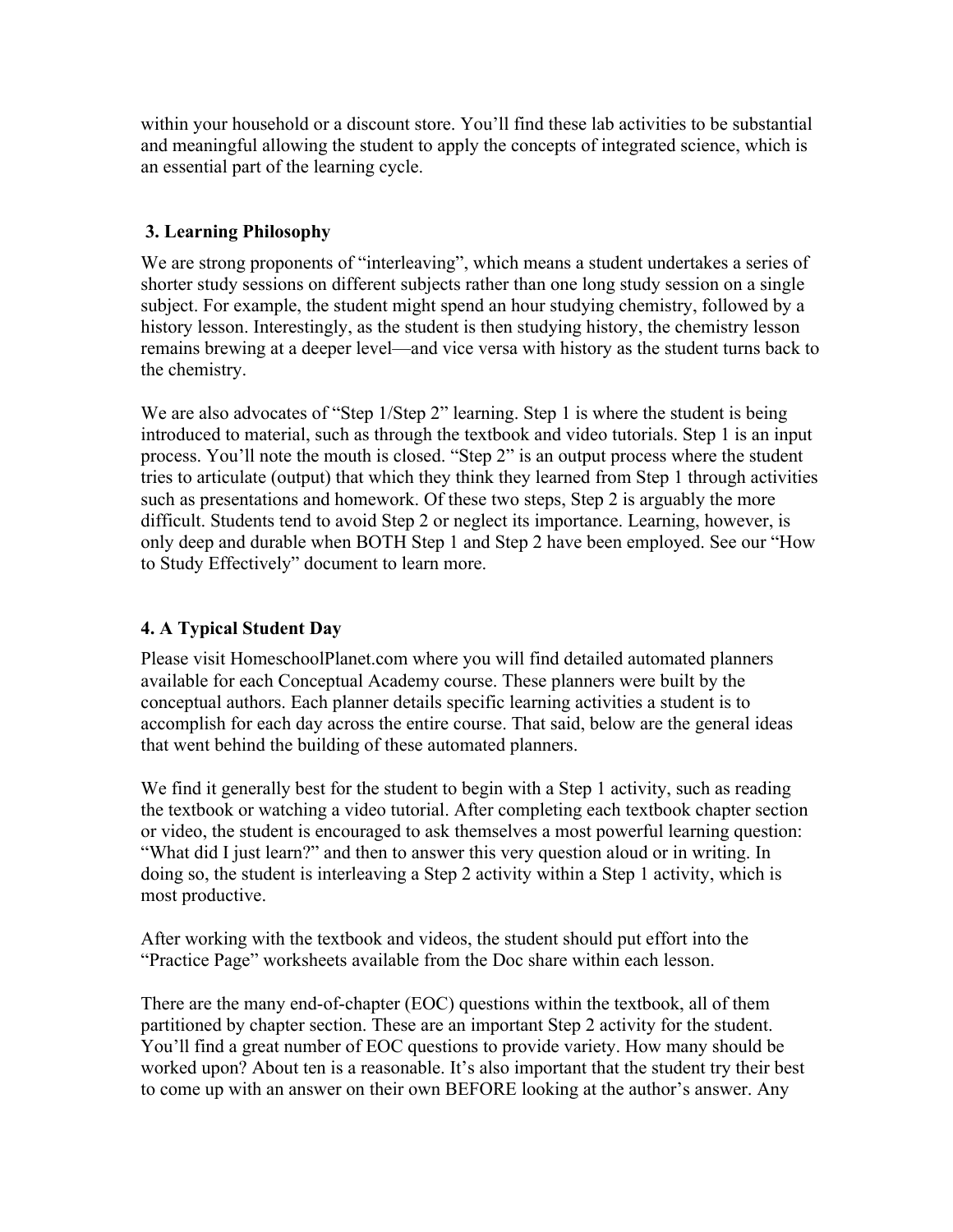good answer will "make sense" after reading it. But it's not the answer that matters. What counts is being able to come up with the answer on one's own. A good student understands the world of difference between reading an answer and creating that answer him or herself.

Any opportunity the student has to summarize (aloud) what they believe they have learned to classmates, friends, or family members, is a serious bonus to the learning process—on many levels. You should consider the following capstone learning activity: Once a student "completes" a chapter, have the student provide a verbal summary of the main ideas of the chapter. You can call this: "The Summary Challenge". It's not as easy as it might sound, but it's a great way of identifying that which has been retained (or not). The process itself helps to make the learning durable. It's normal for students to stumble as they try their best to articulate what they think they learned.

Then there are Conceptual Academy's "Homework Practice Sessions", otherwise known as the HPS. The HPS serves a similar purpose to the end-of-chapter questions (Step 2 Learning). The goal is to provide the student ample opportunity to practice that which they think they have learned. As we'll describe shortly, the HPS questions are relatively difficult. Though there can be over 100 questions within a single HPS, the student is expected to study only as many as they can in a single session. Working on 10 to 20 questions in a single sitting is most respectable.

In addition to the above activities, there are the labs and the unit exams. Which is to say, there is no shortage of resources available for your student. Success can be had by shifting from one resource to the next. As soon as the student becomes saturated with one activity, then STOP. Move to another activity. Interleave these activities as per the wishes of the student. This is in contrast to a learning system of: "Hey kid. Here's the textbook. Now read until you learn something. Then we'll see if you can pass the test." Not good! We know from experience that the key to helping students learn is offering a variety learning resources. Variety is YUM! Let your student's days be filled with variety.

#### **5. Grades—Summative and Formative**

In traditional academics, most students are more focused on their letter grade than the actual learning that letter grade is suppose to represent. When scholarships and admissions to competitive colleges are at stake, this is understandable. Ideally, though, a higher letter grade reflects higher learning. But there are all sorts of exceptions. A student who has struggled for a "B" in a subject that is of sincere interest, is more likely to retain that knowledge over the long term, than a book savvy student who could care less but can still pull an "A".

We await the day when the standardized "Scholastic Aptitude Test" is replaced with a "Scholastic Attitude Test". In our experience as college professors, attitude is just as important as aptitude, if not more so.

It's not until grad school that many students begin to realize that the whole A|B|C|D|F grade system itself is to be taken with a huge grain of salt. What counts most is the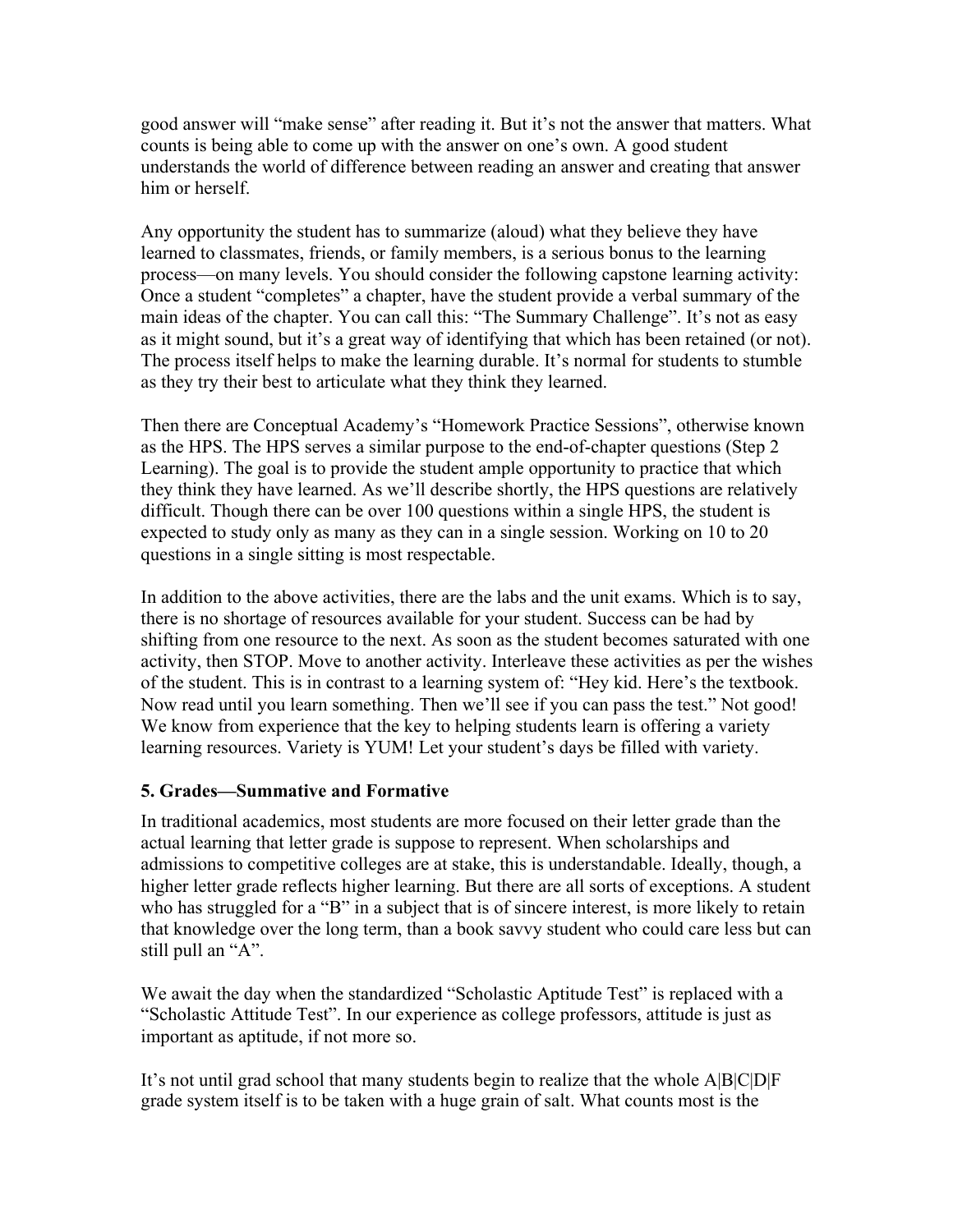learning, which is closely related to good attitude. But more than mere "knowledge" the ideal goal is nurturing our innate curiosity. Then beyond curiosity, and much more valuable than a perfect SAT score, is helping the student grow into a responsible, welladjusted, happy, loving, and productive individual who can support him or herself and a family with a career they actually enjoy.

The true value of a grade is not as a final end-all to a particular course of study. Let's call that a "*summative grade*". Rather, grades are more important as feedback that helps us learn DURING that course of study. Let's call this a "*formative grade*". The value in a formative grade is in the guidance it provides while we still have time to make corrections—to let us know when we're on track and when we might still be holding onto misconceptions BEFORE the end of the semester.

We here at Conceptual Academy are not in a position to assign a final overall summative grade for each student taking one of our self-study courses. This is the responsibility of the teacher who has been working directly with the student throughout the course of study. We are, however, very much in a position to provide formative grades throughout. This comes in the form of the reading quizzes, the video quizzes, and the HPS as tracked by the Conceptual Academy grade book, as well as the answers to the chapter questions (See Doc Share of first FYI page) and the answers to the Practice Pages available within the Doc Shares, as well as the answer keys we provide for all unit exams and lab activities. Let's talk about these components one by one.

#### *Reading Quiz*

A set of easy-to-answer questions collated from the chapter sections of each module. There is one "module reading quiz" for each module. These are designed to provide the student credit for having studied the paragraphs of the textbook. In many cases, the question is printed right within the margin of the textbook while the answer is highlighted within the paragraph. The "Reading Check" question at Conceptual Academy is the multiple choice version of that question.

#### *Video Quiz*

A set of easy-to-answer questions relating to a particular video. Each video has a video quiz, which consists of one to three questions. These questions focus on the content of the video, which will be similar to the content of the corresponding textbook chapter section. In most cases, a student who has studied the textbook chapter section, may be able to do well with the video quiz without watching the video. This is by design to minimize any "busy work". We don't want the student watching the video if they don't need to watch the video. Similarly, the student might be able to do well on a lesson reading quiz without reading the textbook but after watching all the videos. Ideally, a student works with both the textbook and the videos, which together provide the student a stereoscopic view of the material.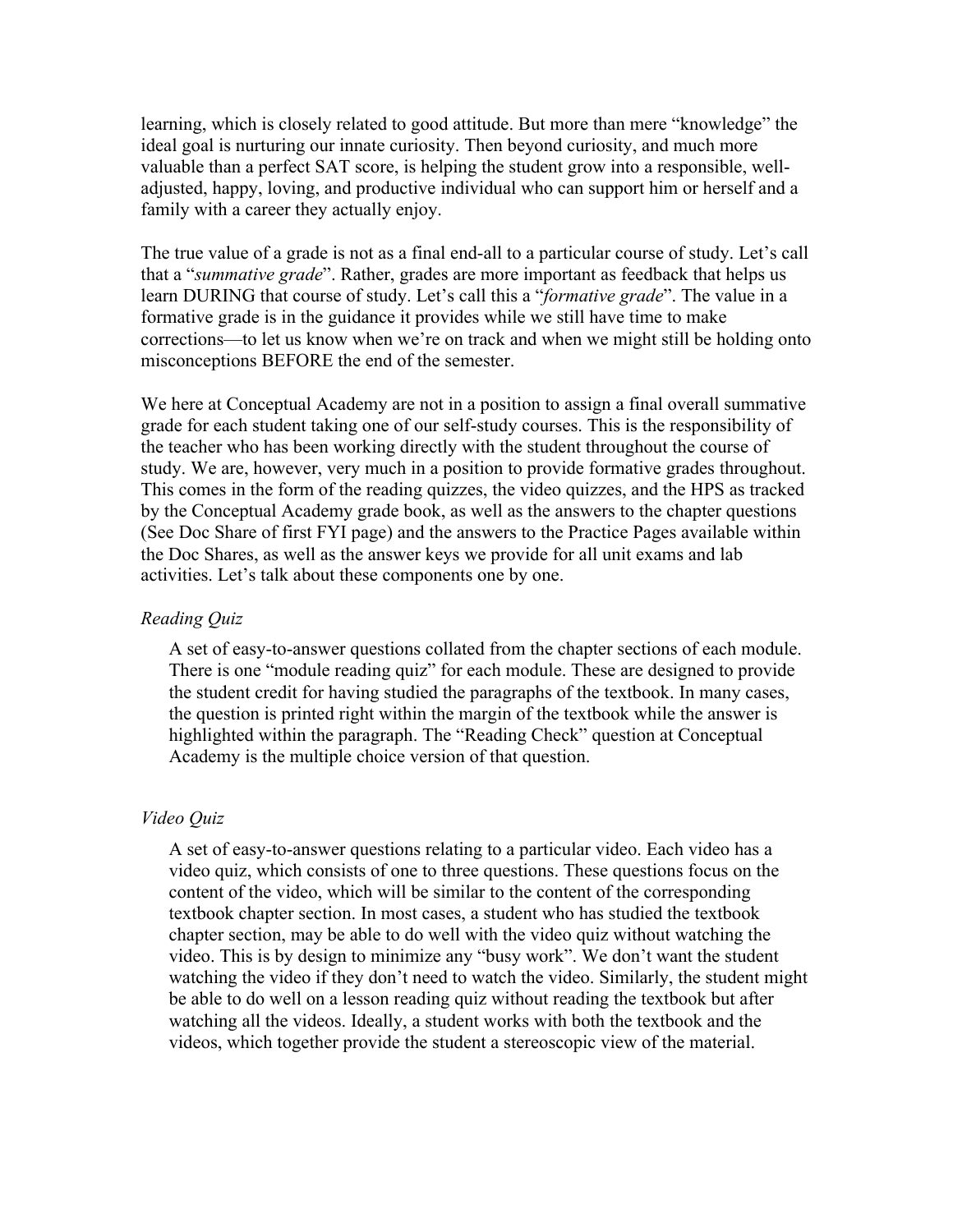#### *Homework Practice Session (HPS)*

There is one Homework Practice Session (HPS) for each lesson. The HPS is an important Step 2 activity for the student after having studied the reading and video assignments for that lesson. The questions of the HPS are relatively difficult. Plus there are many of these questions—sometimes over 100 in a single session.

The goal of a homework practice session is PRACTICE. We liken it to practicing basketball. While practicing on the court, the basketball player should be taking chances, making mistakes, and learning from those mistakes. While practicing, the player should not be limited in the number of shots they're allowed to take. Also, the player should only practice for as long as is efficient. Push themselves, yes, but not to the point of exhaustion. When efficiency is lost, it's best to STOP. Take a break. Come back the next day to practice some more while fresh.

The same holds true for the Homework Practice sessions in which the student is encouraged to take chances, make mistakes, and learn from those mistakes. A session should go for as long as is reasonable for that student, which can vary from day to day. For each correct answer, the student earns 2 points. There's never a penalty for any wrong answer.

Each question is first presented in a short answer format. The student's free response is not graded, nor recorded in any database. Rather, it serves as a warm up to the multiple choice version of that question, which comes next.

If a student is averaging about 55% on a set of HPS questions, then this is admirable. It shows they're trying to answer the question without first looking up the answer, which is to be encouraged. Students should also be encouraged to work with others on these questions, which makes for a good group activity.

#### *Points from the Reading and Video Quizzes and the HPS*

For context, you should understand how the reading and video quizzes and the HPS are used at the college level. College students using Conceptual Academy are typically told they need to collect a certain number of CA points by the end of the semester. How many points depends upon the needs of the course, where 800 is a typical number. For such a course, all students who acquire at least 800 points will earn a 100% on this assignment, which counts for about 20% of their total summative letter grade. In this scenario, students are not penalized for wrong answers. They just need to keep answering questions until they earn these 800 points. We call this an "encouragement-based approach" such that Conceptual Academy is there to reward students for good study habits. Indeed, across campuses, large and small, we find about two thirds of all students meet or far exceed their point threshold by the end of the course.

So, in the college scenario, you've got one instructor with potentially 100+ students. For a self-study course where the student teacher ratio is closer to 1:1, then there's opportunity to take it to the next level, which means requiring your student to earn 1500 points by the end of the course, but paced along the way by having thresholds they must meet for each unit.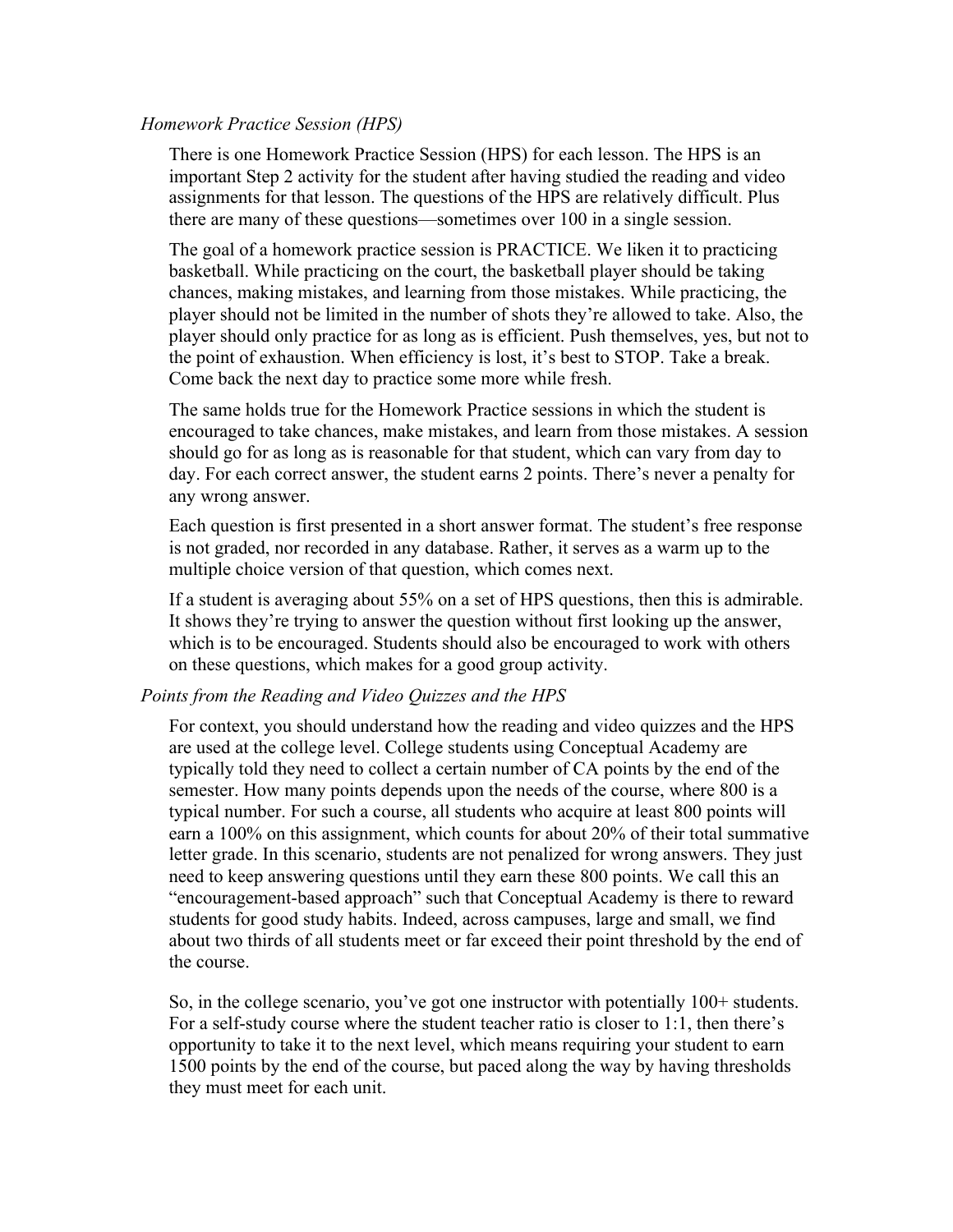For this Conceptual Integrated Science Explorations course we recommend the following "per unit" grading scheme for the automated quizzes at Conceptual Academy.

| <b>Metal</b>  | <b>Points</b> | <b>Points</b> |                                          |
|---------------|---------------|---------------|------------------------------------------|
| <b>Status</b> | to Qualify    | Earned        | Grade                                    |
| Supernova     | 400           |               | Advance by another metal in another unit |
| Platinum      | 350           |               | Advance by one metal in another unit     |
| Gold          | 300           |               | "A" work                                 |
| Silver        | 250           |               | "B" work                                 |
| <b>Bronze</b> | 200           |               | "C" work                                 |
| Copper        | 150           |               | "D" work                                 |
| Aluminum      | 100           |               | Developing                               |

#### **Per Unit Grading for the Automated Quizzes**

The student works their way up from one "metal status" to the next. Their goal is to reach the gold status for full credit "A" level work. Each subsequent level they might reach (platinum and supernova) allows them to advance by one metal status in another unit where they might be shy in points earned.

The particular numbers in the above chart were derived from several considerations. First, the gold level is comparable to what diligent college students earn across the many college campuses using Conceptual Academy. Second, our experience with homeschools is that this 300 point unit threshold is an admirable level. Even more admirable is when the student maintains that gold level status throughout the entire course. Third, we have tabulated the number of actual points available for each unit for this course as follows:

| <b>All Units</b> | -Unit A | Unit B | Unit C | Unit D | Unit E |
|------------------|---------|--------|--------|--------|--------|
| 8572             | 1522    | 1766   | 2668   | 2056   | 560    |

There are well over 300 points available for each unit. This translates into ample opportunity for the student as well as a fair amount of flexibility. The student could random guess nearly every answer and still earn gold metal status. We expect, however, that all students come to understand that an honest effort is much more rewarding as well as efficient. Remember, the goal with these automated quizzes is not to assess what students have learned, but to provide credit for their time on task learning. It's quite possible that your student will far exceed the 300 point threshold for any particular unit.

In assigning a final summative letter grade, we recommend the student's Conceptual Academy score from the video, reading, and HPS questions (combined) should be worth from 20% to 40% of the overall course grade. The remaining portion of the overall course grade should be from the lab activities, unit exams, and any special projects.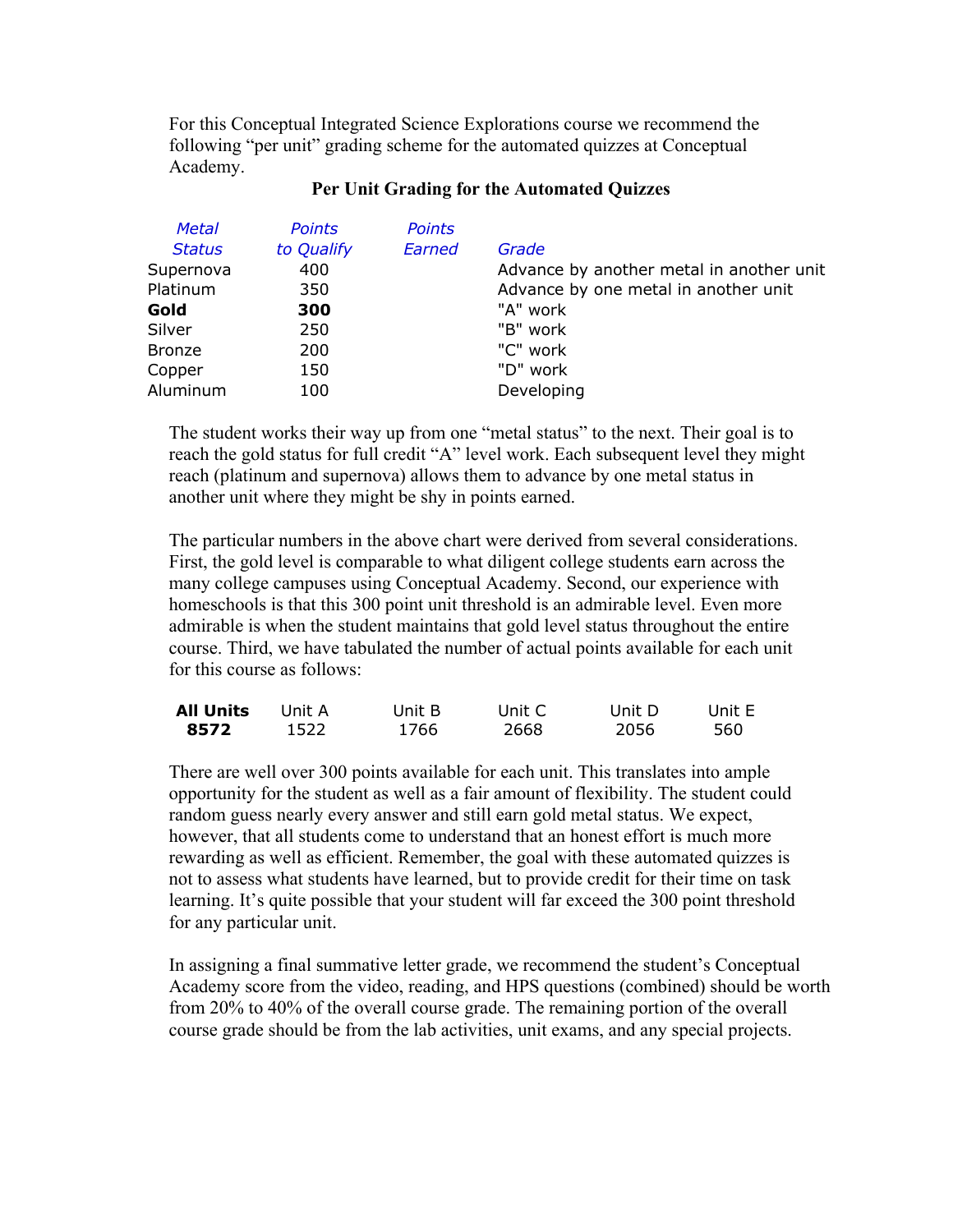#### *End-of-Chapter Questions*

Most of the questions at the back of each textbook chapter are presented in the short answer format. But which ones should your student answer? Here's a good rule of thumb: Every *other* odd-numbered question is very ambitious. Keep it to a few questions per section so that the task is not arduous. You'll note that the questions start out easy, then build in difficulty level. We feel the "Think and Explain" questions are of most value.

Now, "how" should your student answer these questions? Think of these questions as conversation starters. Ideally, the student has some one they can explain their thoughts to verbally. There's a discussion that leads to an agreement. Only then is the answer looked up in the answer key (Look to the Doc Share of the first FYI page). The student might rate themselves as to the quality of their initial answer on a scale of 1 through 5. At that point most students would just move onto the next question. We have a better alternative: Now that the student has been exposed to the "real answer", have them explain it again (without looking at the answer). Then they rate again on a scale of 1 through 5. You'll see what's happening here is the student is articulating. As this is done, there are pathways within the brain that are literally being built. Durable learning is occurring. It requires effort. No one is exempt. It can be tiring. What to do when the student gets exhausted and feels like a sponge with all the water squeezed out of it? Why not some physical activity or even history? Or just take a break.

You should see that all the end-of-chapter questions are quite the resource for Step 2 learning. But how to grade their performance on these questions? The answer is: don't. Learning is still occurring. No grading please. For that, you can rely on the HPS. But you might consider setting a goal for the number of questions worked upon. For example, 10 questions. Dear student: Get through 10 questions and you'll have earned yourself a sticker, or better yet, a chocolate bar. Ultimately, the student should recognized that working on these EOC questions is great preparation for the unit exam. But beyond that, learning is its own reward. If all students could be brought to this understanding, we believe the bulk of problems in our nation's education system would melt away.

#### *Practice Page Worksheets*

These are pencil-pushing minds-on activities. In a way, they are similar to a lab experience, except it's all on paper. Our goal in creating these Practice Pages is to provide an enjoyable venue through which the student can *apply* what they think they understand. Please note: It's not like the student already understands something and then should be able to do the worksheet. It's the other way around. The understanding evolves only when the student is working on the worksheet.

This is similar to the end-of-chapter questions. The student may ask: How can I answer these questions if I don't first understand the material? They have it backward. The real question is: How can you understand the material if you don't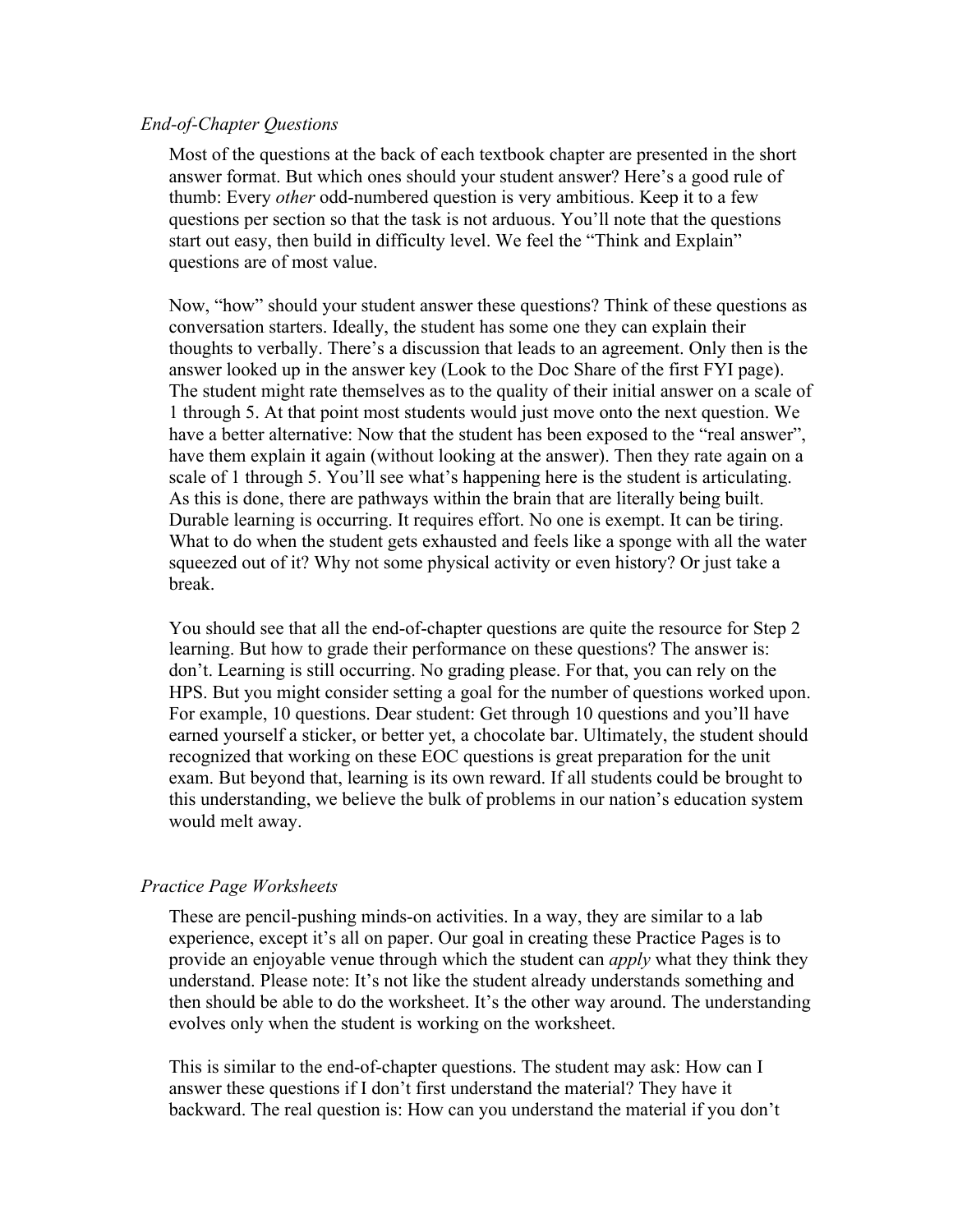first work on these questions? The understanding itself arises from working on the questions. After Step 1? After reading the book and watching the videos? The student may feel they still don't really understand. That's correct. That's a wise student! An even wiser student knows that the understanding will grow like a seed from the soil only when watered by a stream of well-placed questions (Step 2). We call this "formative".

#### *Unit Exams*

Our unit exams can be considered a blend of both formative and summative grading, but with an emphasis on the formative. They are each presented in what at first seems like an unusual and complicated format we call the "pyramid" format. But once you've been introduced to this format, you'll see it as a great learning opportunity. And fun too!

You'll find the pdf for each unit exam in the Doc Share on the last FYI page of each unit. Unlike the quizzes, and much like the Practice Pages, these are to be printed out. You'll find each exam begins with directions on how to run the exam in the pyramid format. Keep in mind that this format requires relatively tough level 3 questions. Your student is doing well upon earning around 60% on the first round. On subsequent rounds, this score will improve dramatically. It's important that students know of this design. Again, a 60% on round one is to be applauded.

In assigning a final summative grade, performance on these unit exams should hold some weight. For college students, their exams typically account from 50% to 80% of their course grade (lecture component). But for this course, there are only two unit exams during Year 1 and only three unit exams during Year 2. We suggest that the unit exam counts for around 20% of the overall grade for a particular unit. But we also suggest that you trust your own judgement for your own particular situation.

In our minds, if a student is doing all the work and has a good command over the material as evidenced by their ability to articulate that which they think they understand, then that qualifies as excellent. Attitude is everything.

#### *Lab Activities*

Many colleges still follow a 3:1 credit system, whereby the student earns 3 credit hours for "lecture" and 1 credit hour for "laboratory". On some campuses the student earns a single grade for both lab/lecture. At other campuses, the grade for lecture and lab are recorded separately. So, one way or the other, the lab component counts for about 25% of the overall assessment. It is typical that a student's lab scores tend to lift their lecture scores, which are based primarily on the mid-term exams as described above.

For your Conceptual Academy course, we recommend the same kind of balance. Ideally, the hands-on lab activities are there to complement the more minds-on process of learning concepts. The two work together. Relative to a grade, consider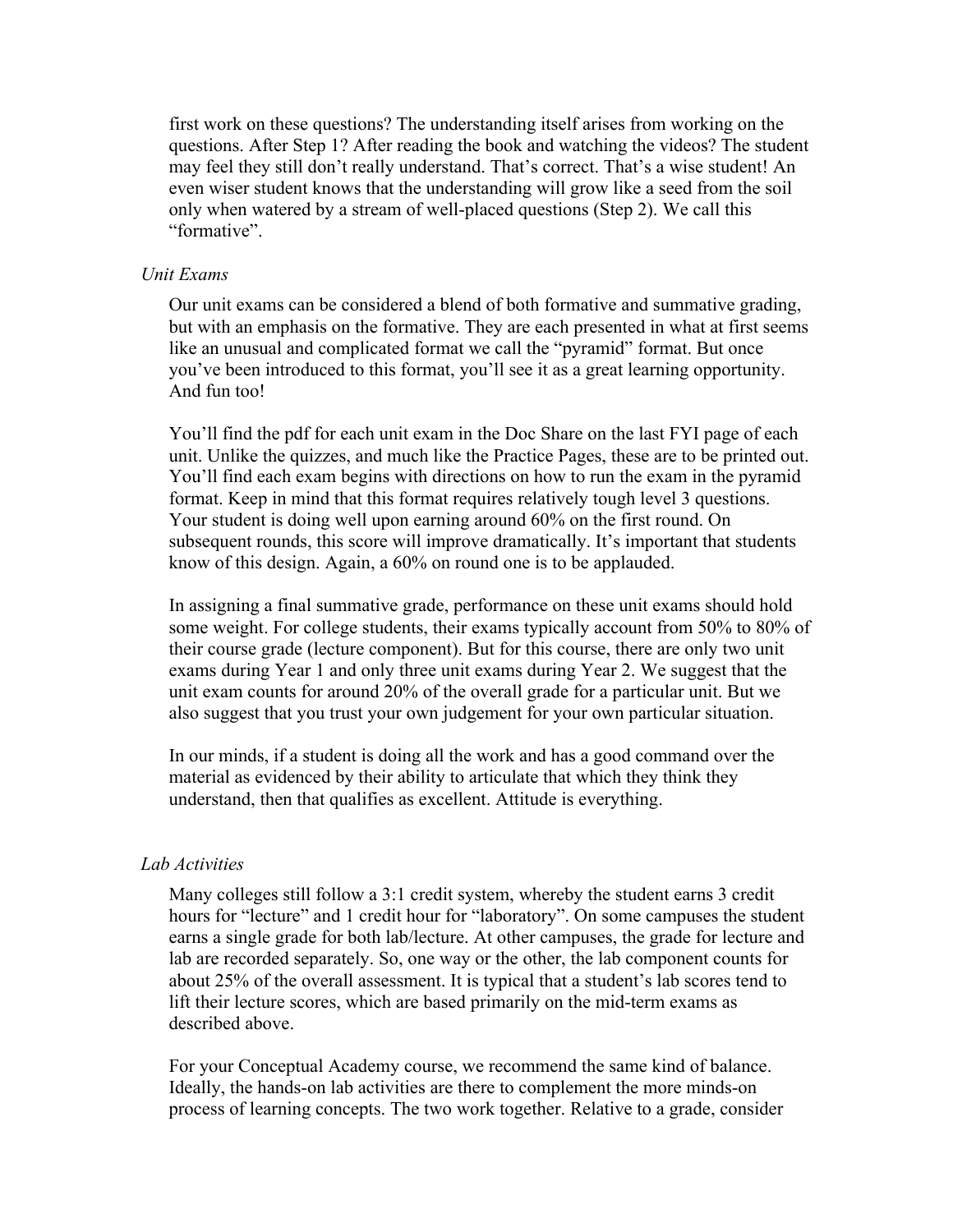granting your student 75% just for completing a lab activity. You might then nit-pick the remaining 25% on the quality of a student's writing or their answers to questions.

On a final note, the course concludes with a downloadable, high-resolution Certificate of Completion, pre-signed by the author and awaiting the signature of the student's mentor.

#### **6. Putting It All Together**

In addition to the textbook, our library of video lessons (integrated with the textbook), the automated quizzes, the HPS, the Practice Pages, the unit exams, you will also find study advice from the author on each FYI page, interactive simulations, plus a number of Easter egg surprises spiced here and there. And for technical support, please write to Support@ConceptualAcademy.com.

We know you will find this self-study course to be rich not only in content but in flavor. Our goals go beyond imparting knowledge. We aim to nurture a life-long curiosity about this amazing natural world in which we are blessed to live. We know this to be an important path to becoming good stewards. Further, the rules of nature are what we all have in common and as this world gets smaller, a focus on what we have in common becomes all the more important. Further still, understanding science for what it is, for what it can do, for what it can't do, for how it, for better or worse, has impacted our daily lives, is critically important for any student in this modern age.

Thank you for your support of Conceptual Academy. We are so pleased and honored to be working with you.

The Conceptual Academy Team



### **7. But wait, there's more! The Log/Planner Sheets**

What follows is the table of contents of this course that you might use as a log sheet or planner to chart student progress of your student.

Please note that the syllabus your student follows at Conceptual Academy is itself a planner. For each lesson, you'll find the chapter sections to be studied, videos to be watch, simulations to be played with, and documents to be downloaded all on an as needed basis.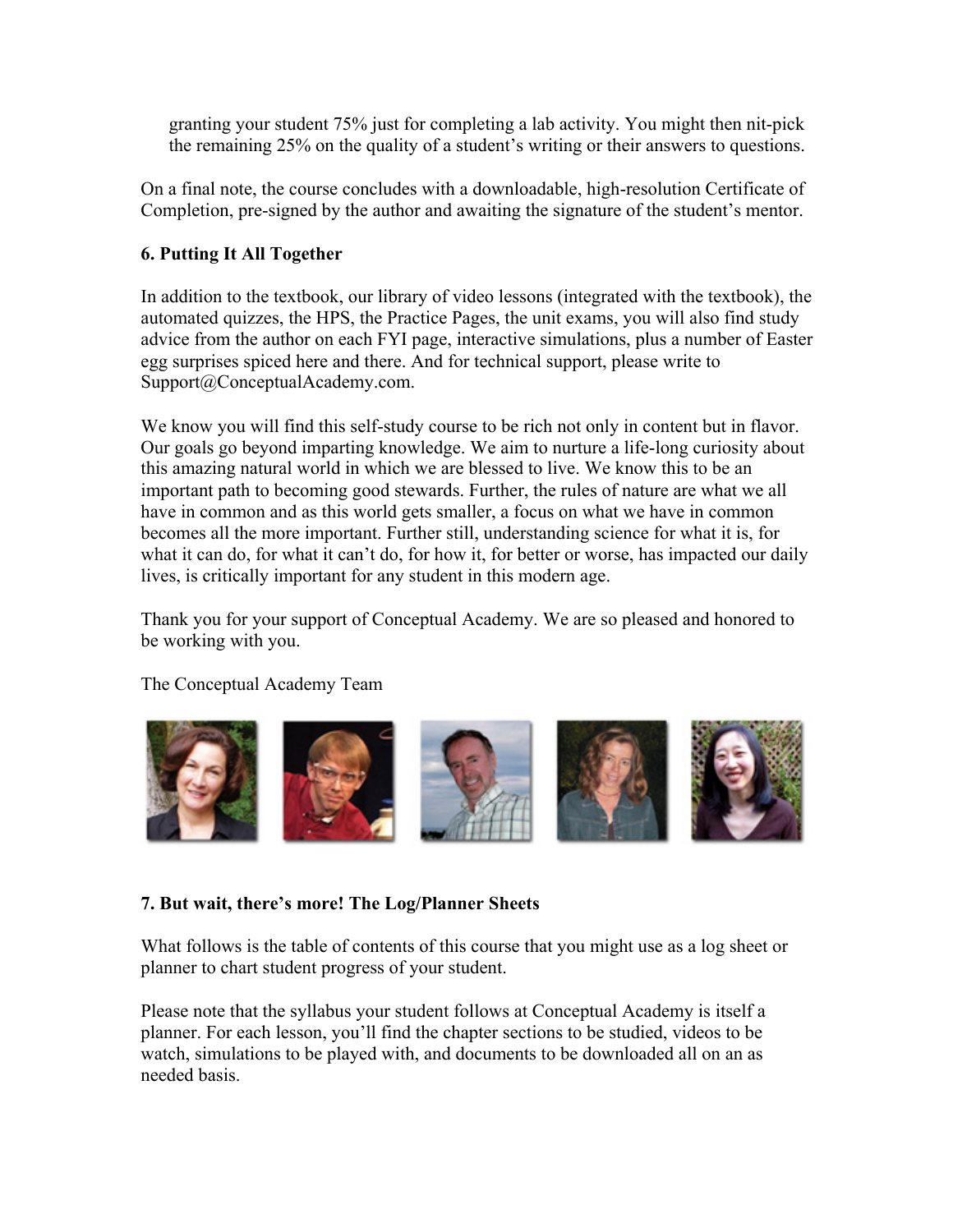To take planning to an even higher level, please visit HomeschoolPlanet.com where you will find detailed automated planners available for each Conceptual Academy course. These planners were built by the conceptual authors. Each planner details specific learning activities a student is to accomplish for each day across the entire course. PDFs of these planners are also available at LearnScience.Academy and within the first Doc Share of the course.

#### **Syllabus: Physical Science, Explorations**

*Log Sheet (Completion Date)*

#### **Unit: A: Mechanics**

| <b>Metal</b><br><b>Points</b><br><b>Points</b><br>Earned<br>to Qualify<br><b>Status</b><br>Grade<br>400<br>Supernova<br>Platinum<br>350<br>"A" work<br>Gold<br>300<br>"B" work<br>Silver<br>250<br>"C" work<br>200<br><b>Bronze</b><br>"D" work<br>150<br>Copper<br>Aluminum<br>Developing<br>100 | Advance by another metal in another unit<br>Advance by one metal in another unit |
|---------------------------------------------------------------------------------------------------------------------------------------------------------------------------------------------------------------------------------------------------------------------------------------------------|----------------------------------------------------------------------------------|
|---------------------------------------------------------------------------------------------------------------------------------------------------------------------------------------------------------------------------------------------------------------------------------------------------|----------------------------------------------------------------------------------|

## **Module**  $1 \left( \begin{array}{cc} \end{array} \right)$

- FYI page
- 1.1 A Brief History of Advances in Science
- 1.2 Mathematics and Conceptual Physical Science
- 1.3 Scientific Methods-Classic Tools
- 1.4 Scientific Hypotheses Must Be Testable
- 1.5 A Scientific Attitude Underlies Good Science
- 1.6 The Search for Order—Science, Art, and Religion
- 1.7 Technology—Practical Use of the Findings of Science
- 1.8 The Physical Sciences: Physics, Chemistry, Earth Science, and Astronomy
- 1.9 In Perspective
- Module Reading Quiz
- Homework Practice Session

#### **Document Share**

CPSE2ePP01.pdf CPSE2ePP01Ans.pdf StudyEffectively5.pdf CPSE2eAns2019.pdf AboutCPSEFull2020b.pdf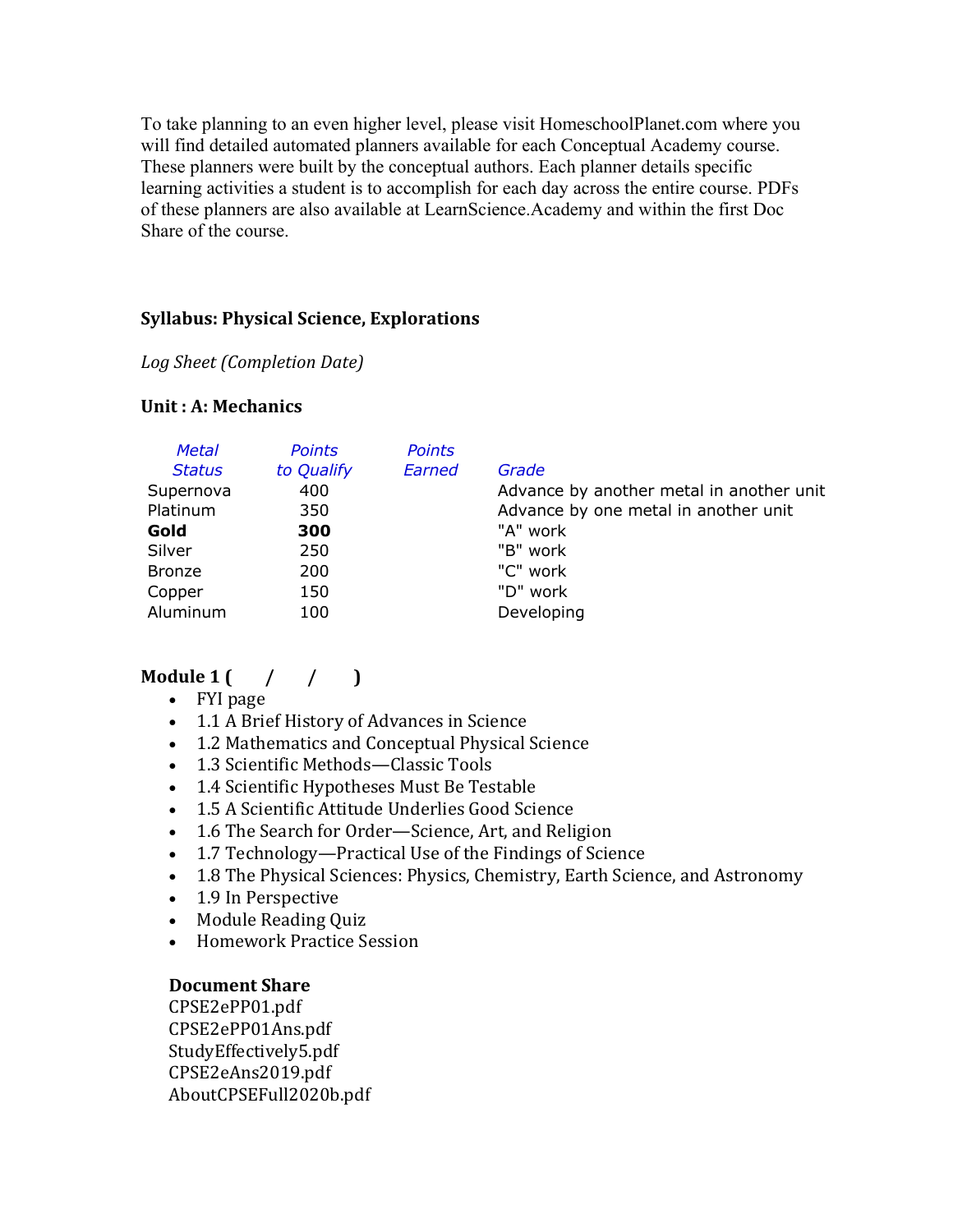## **Module** 2  $($  /  $/$  1

- FYI page
- 2.1 Aristotle's Classification of Motion
- 2.10 Earth Moves Around the Sun
- 2.2 Galileo's Concept of Inertia
- 2.3 Galileo's Concepts of Speed and Velocity
- 2.4 Motion is Relative
- 2.5 Newton's First Law of Motion—The Law of Inertia
- 2.6 Net Force—The Combination of All Forces That Act on an Object
- 2.7 Equilibrium for Objects at Rest
- 2.8 The Support Force—Why We Don't Fall Through the Floor
- 2.9 Equilibrium for Moving Objects
- Module Reading Quiz
- Homework Practice Session

### **Document Share**

CPSE2ePP02.pdf CPSE2ePP0204Ans.pdf PeanutButterJar.pdf

## **Module** 3  $($  /  $/$   $)$

- FYI page
- 3.1 Galileo Developed the Concept of Acceleration
- 3.2 Force Causes Acceleration
- $\bullet$  3.3 Mass Is a Measure of Inertia
- 3.4 Mass Resists Acceleration
- 3.5 Newton's Second Law Links Force, Acceleration, and Mass
- 3.6 Friction Is a Force That Affects Motion
- 3.7 Objects in Free Fall Have Equal Acceleration
- 3.8 Newton's Second Law Explains Why Objects in Free Fall Have Equal Acceleration
- 3.9 Acceleration of Fall Is Less When Air Drag Acts
- Module Reading Quiz
- Homework Practice Session

PhET: Forces and Motion

### **Document Share**

CPSE2ePP03.pdf CatapultOpt.pdf L-Pushing.pdf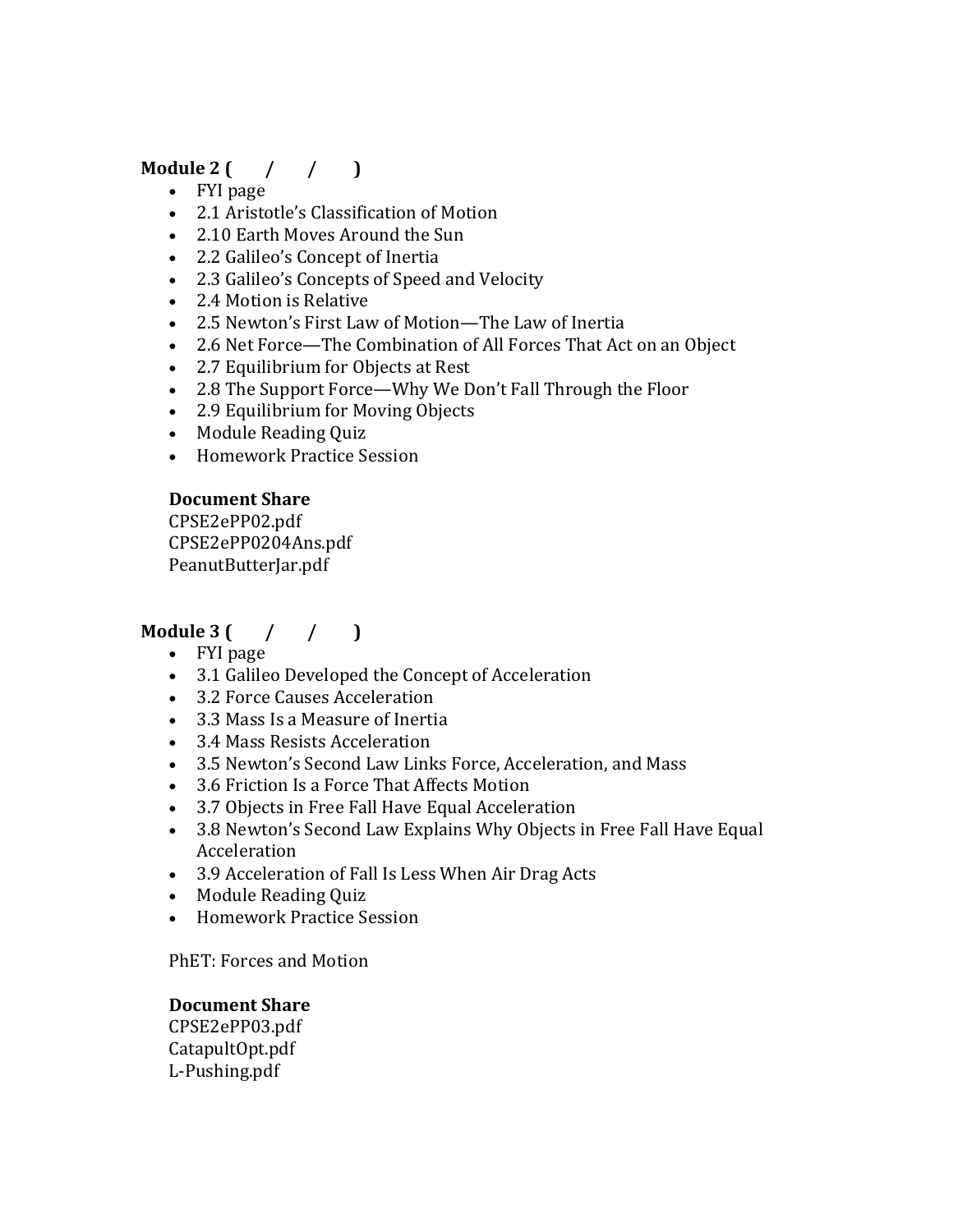### **Module 4 (** / / )

- FYI page
- 4.1 A Force Is Part of an Interaction
- 4.2 Newton's Third Law—Action and Reaction
- 4.3 A Simple Rule Helps Identify Action and Reaction
- 4.4 Action and Reaction on Objects of Different Masses
- 4.5 Action and Reaction Forces Act on Different Objects
- 4.6 The Classic Horse-Cart Problem—A Mind Stumper
- 4.7 Action Equals Reaction
- 4.8 Summary of Newton's Three Laws
- Module Reading Quiz
- Homework Practice Session

### **Document Share**

CPSE2ePP0304.pdf CPSENTQ04.pdf RubberBalance.pdf

## **Module 5** ( / / )

- FYI page
- 5.1 Momentum is Inertia in Motion
- 5.2 Impulse Changes Momentum
- 5.3 Momentum Change is Greater When Bouncing Occurs
- 5.4 When No External Force Acts, Momentum Doesn't Change—It is Conserved
- 5.5 Momentum is Conserved in Collisions
- Module Reading Quiz
- Homework Practice Session

### **Document Share**

CPSE2ePP05.pdf CPSE2ePP0508Ans.pdf BounceOpt.pdf

## **Module 6 (** / / )

- FYI page
- 6.1 Work—Force x Distance
- 6.10. Sources of Energy
- 6.11 Energy for Life
- 6.2 Power—How Quickly Work Gets Done
- 6.3 Mechanical Energy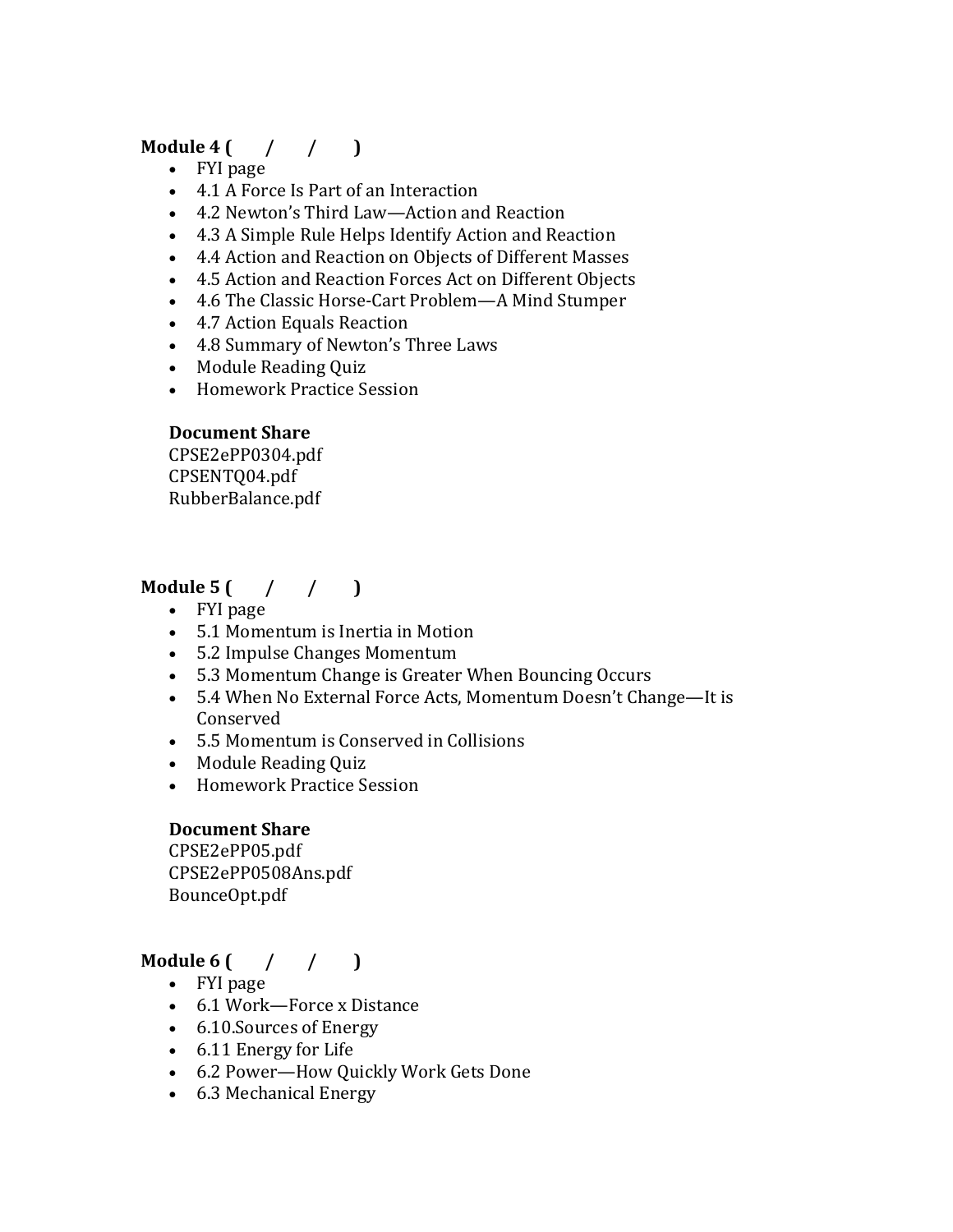- 6.4 Potential Energy Is Stored Energy
- 6.5 Kinetic Energy Is Energy of Motion
- 6.6 Work-Energy Theorem
- 6.7 Conservation of Energy
- 6.8 Machines—Devices to Multiply Forces
- 6.9 Efficiency—A Measure of Work Done for Energy Spent
- Module Reading Quiz
- Homework Practice Session

PhET: Energy Skate Park

#### **Document Share**

CPSE2ePP06.pdf CPSENTQ06.pdf EasyLifting.pdf

## **Module**  $7($  / /  $)$

- FYI page
- 7.1 The Legend of the Falling Apple
- 7.10 Satellites in Elliptical Orbits
- 7.11 Escape Speed—Getting "Out There"
- 7.12 Gravitation Is Universal
- 7.2 The Fact of the Falling Moon
- 7.3 Newton's Grandest Discovery—The Law of Universal Gravitation
- 7.4 Gravity and Distance: The Inverse-Square Law
- 7.5 The Universal Gravitational Constant, G
- 7.6 The Mass of the Earth Is Measured
- 7.7 Projectile Motion
- 7.8 Fast-Moving Projectiles—Satellites
- 7.9 Earth Satellites in Circular Orbits
- Module Reading Ouiz
- Homework Practice Session

PhET: Gravity and Orbits

#### **Document Share**

CPSE2ePP07.pdf CPSENTQ07.pdf BallDropOpt.pdf BottleDropOpt.pdf

### **Module**  $8 \left( \frac{1}{1000} \right)$

- FYI page
- 8.1 Density—A Measure of Compactness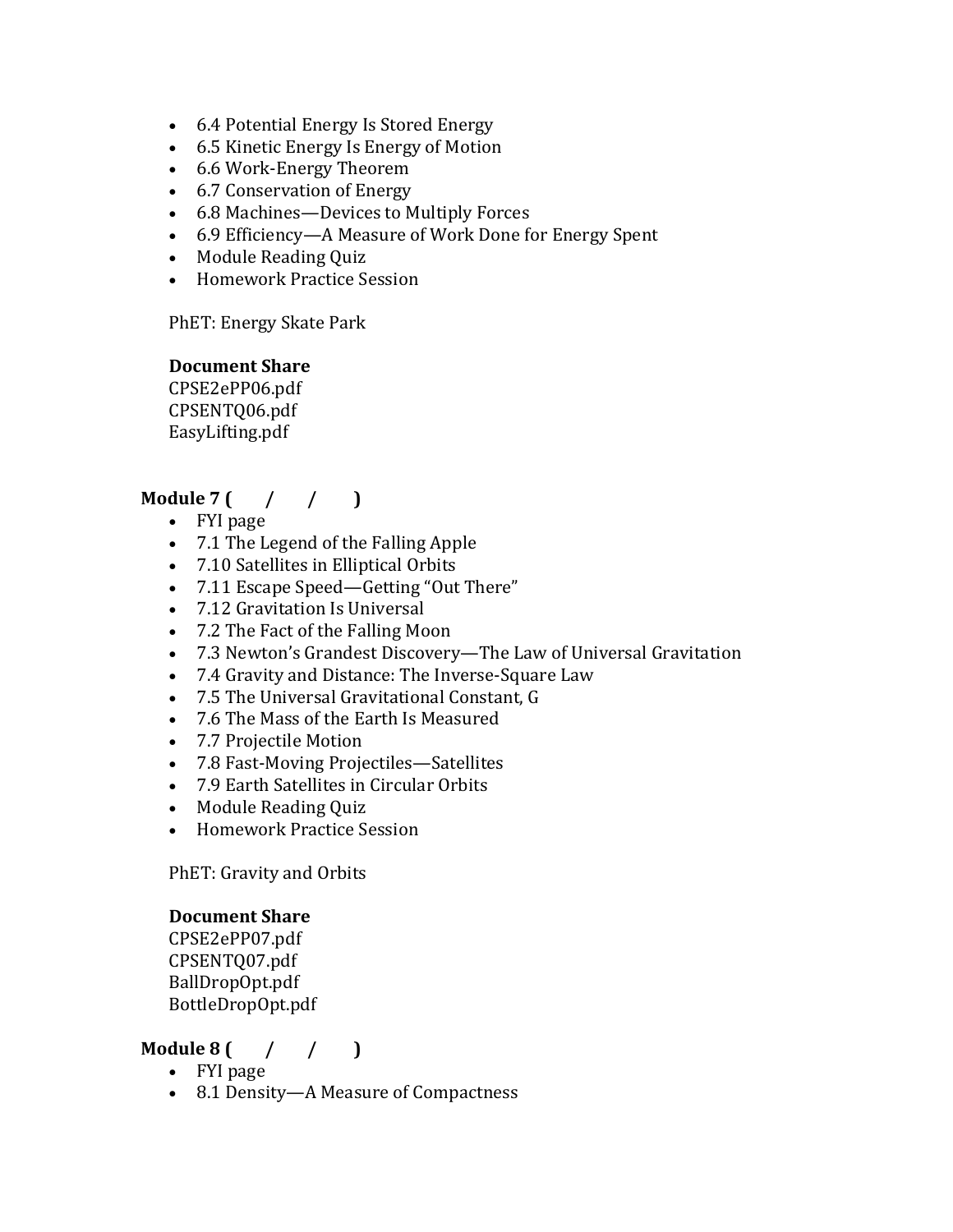- 8.2 Pressure—Force per Area
- 8.3 Buoyancy in a Liquid
- 8.4 Archimedes' Principle—Sink or Swim
- $\bullet$  8.5 Pressure in a Gas
- 8.6 Atmospheric Pressure Is Due to the Weight of the Atmosphere
- 8.7 Pascal's Principle—The Transmission of Pressure in a Fluid
- 8.8 Buoyancy in a Gas—More Archimedes' Principle
- 8.9 Bernoulli's Principle—Flying With Physics
- Module Reading Quiz
- Homework Practice Session

PhET: Under Pressure

#### **Document Share**

CPSE2ePP08.pdf CPSENTQ08.pdf CPSEFullEx1.pdf SpoutAltitudeOpt.pdf BuoyantBalloons.pdf

#### Unit : B: Forms of Energy

| <b>Metal</b>  | <b>Points</b> | <b>Points</b> |                                          |
|---------------|---------------|---------------|------------------------------------------|
| <b>Status</b> | to Qualify    | Earned        | Grade                                    |
| Supernova     | 400           |               | Advance by another metal in another unit |
| Platinum      | 350           |               | Advance by one metal in another unit     |
| Gold          | 300           |               | "A" work                                 |
| Silver        | 250           |               | "B" work                                 |
| <b>Bronze</b> | 200           |               | "C" work                                 |
| Copper        | 150           |               | "D" work                                 |
| Aluminum      | 100           |               | Developing                               |

### **Module 1**  $\binom{1}{1}$

- FYI page
- 9.1 Thermal Energy—The Total Energy in a Substance
- 9.2 Temperature—Average Kinetic Energy Per Molecule in a Substance
- 9.3 Absolute Zero-Nature's Lowest Possible Temperature
- 9.4 Heat Is the Movement of Thermal Energy
- 9.5 Specific Heat Capacity— A Measure of Thermal Inertia
- 9.6 Thermal Expansion
- 9.7 Conduction—Heat Transfer via Particle Collision
- 9.8 Convection—Heat Transfer via Movements of Fluid
- 9.9 Radiation—Heat Transfer via Radiant Energy
- 9.10 Energy Changes With Changes of Phase
- Module Reading Quiz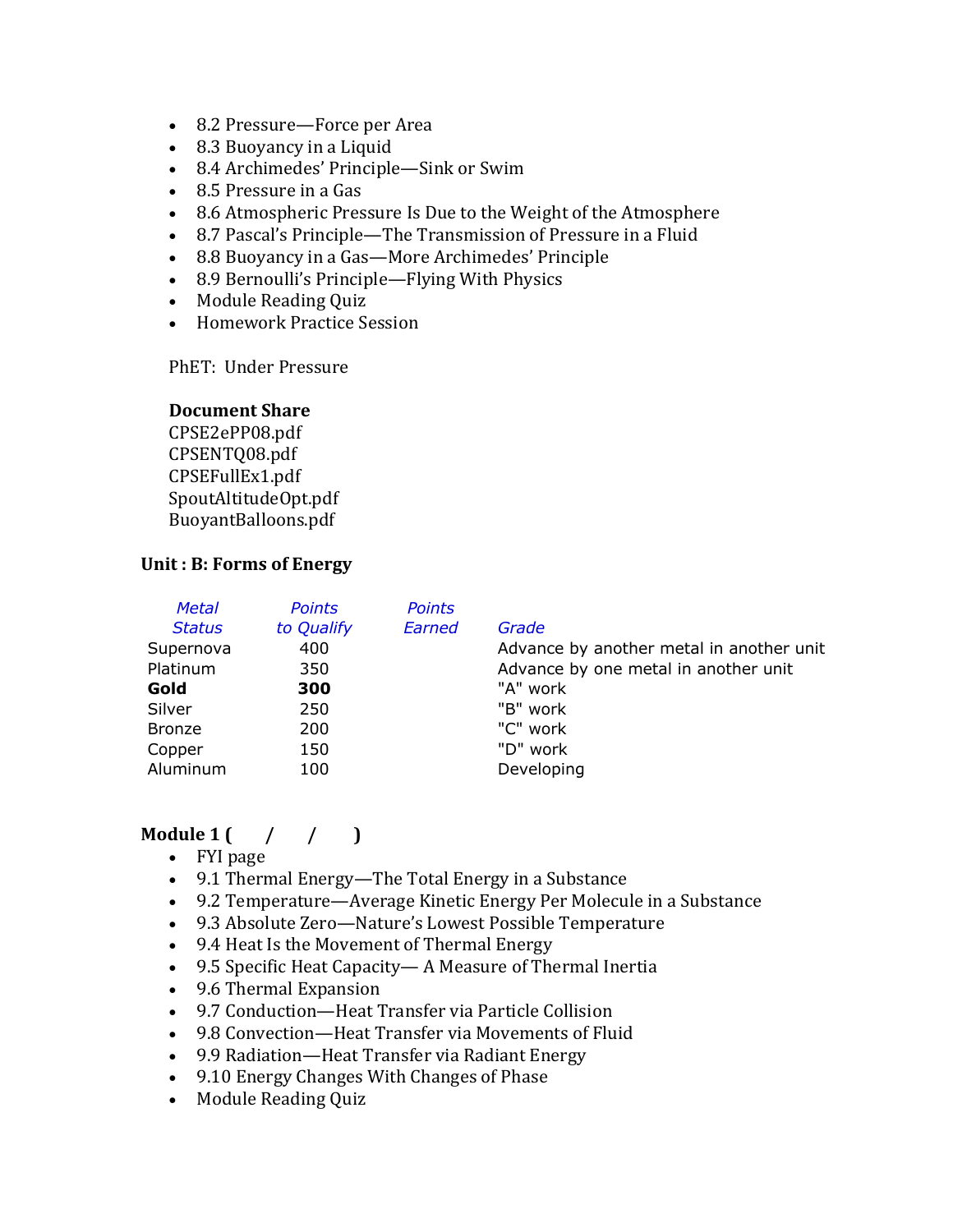• Homework Practice Session

PhET: States of Matter

### **Document Share**

CPSE2ePP09.pdf CPSE2e0911Ans.pdf CPSE2eNTQ09.pdf AbsoluteZero.pdf

## **Module** 2  $($  /  $/$   $)$

- FYI page
- 10.1 Electric Charge Is a Basic Characteristic of Matter
- 10.2 Coulomb's Law—The Force Between Charged Particles
- 10.3 Charge Polarization
- 10.4 Electric Current—The Flow of Electric Charge
- 10.5 An Electric Current Is Produced by Electrical Pressure—Voltage
- 10.6 Electrical Resistance
- 10.7 Ohm's Law-The Relationship Among Current, Voltage, and Resistance
- 10.8 Electric Shock
- 10.9 Direct Current and Alternating Current
- 10.10 Electric Power—The Rate of Doing Work
- 10.11 Electric Circuits—Series and Parallel
- Module Reading Quiz
- Homework Practice Session

PhET: Charges and Fields PhET: Balloons and Static Electricity

#### **Document Share**

CPSE2e10PP.pdf CPSENTQ10.pdf WaterBenderOpt.pdf

### **Module** 3  $($  /  $/$   $)$

- FYI page
- 11.1 Magnetic Poles—Attraction and Repulsion
- 11.2 Magnetic Fields—Regions of Magnetic Influence
- 11.3 Magnetic Domains—Clusters of Aligned Atoms
- 11.4 The Interaction Between Electric Currents and Magnetic Fields
- 11.5 Magnetic Forces Are Exerted on Moving Charges
- 11.6 Electromagnetic Induction—How Voltage Is Created
- 11.7 Generators and Alternating Current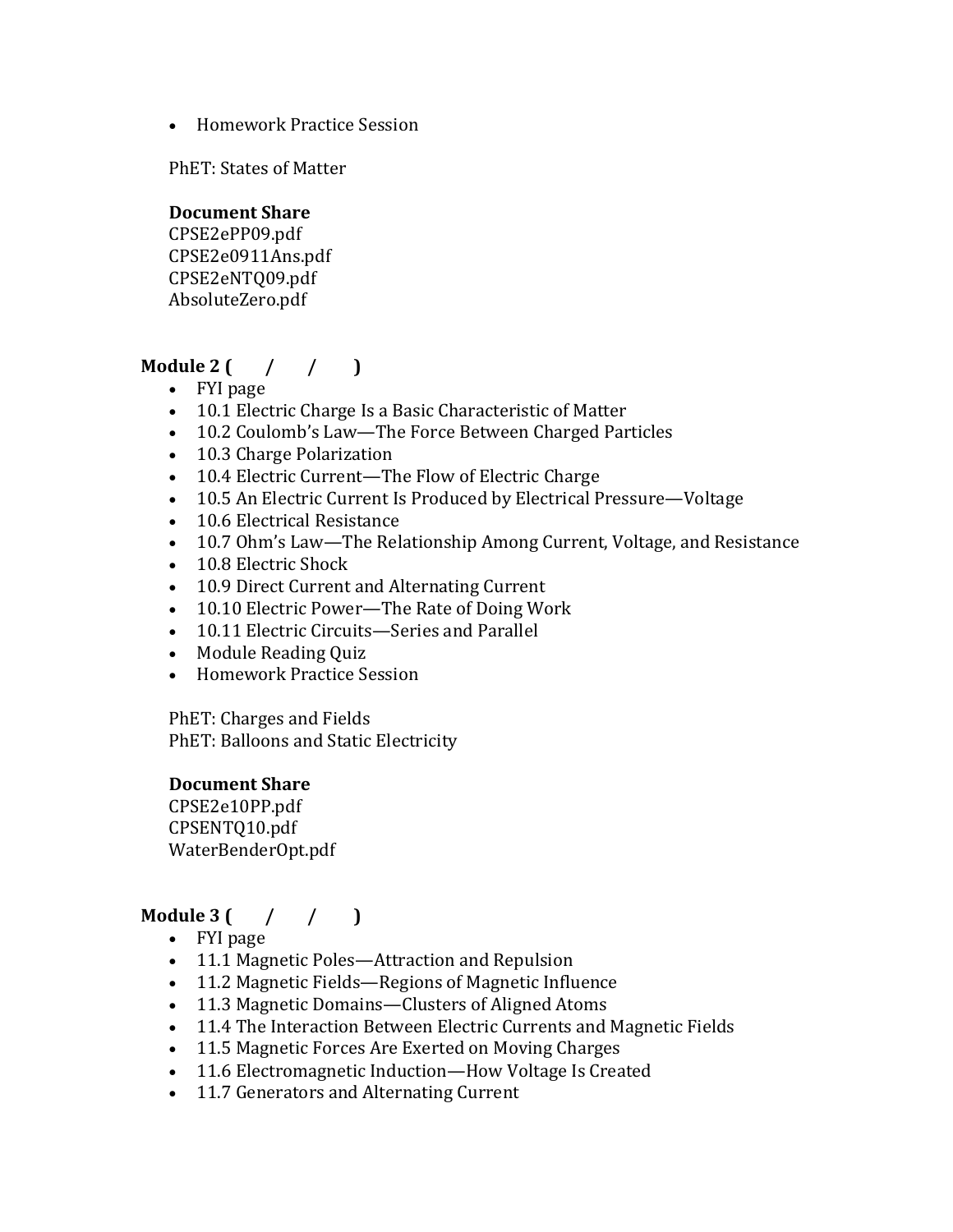- 11.8 Power Production—A Technological Extension of Electromagnetic Induction
- 11.9 The Induction of Fields—Both Electric and Magnetic
- Module Reading Quiz
- Homework Practice Session

### **Document Share**

CPSE2e11PP.pdf CPSENTQ11.pdf MotorOpt.pdf

## **Module 4 (** / / )

- FYI page
- 12.1 Special Wiggles—Vibrations and Waves
- 12.2 Wave Motion—Transporting Energy
- 12.3 Two Types of Waves—Transverse and Longitudinal
- 12.4 Sound Travels in Longitudinal Waves
- 12.5 Sound Can Be Reflected
- 12.6 Sound Can Be Refracted
- 12.7 Forced Vibrations and Natural Frequency
- 12.8 Resonance and Sympathetic Vibrations
- 12.9 Interference—The Addition and Subtraction of Waves
- 12.10 The Doppler Effect—Changes in Frequency Due to Motion
- 12.11 Wave Barriers and Bow Waves
- 12.12 Shock Waves and the Sonic Boom
- Module Reading Quiz
- Homework Practice Session

PhET: Waves on a String PhET: Waves Introduction

#### **Document Share**

CPSE2ePP12.pdf PPans1216.pdf CPSENTQ12.pdf MovingSmartPhone.pdf SpeedLightCPSE.pdf

## **Module 5** ( / / )

- FYI page
- 13.1 The Electromagnetic Spectrum
- 13.2 Why Materials Are Either Transparent or Opaque
- 13.3 Reflection of Light
- 13.4 Refraction—The Bending of Light Due to Changing Speed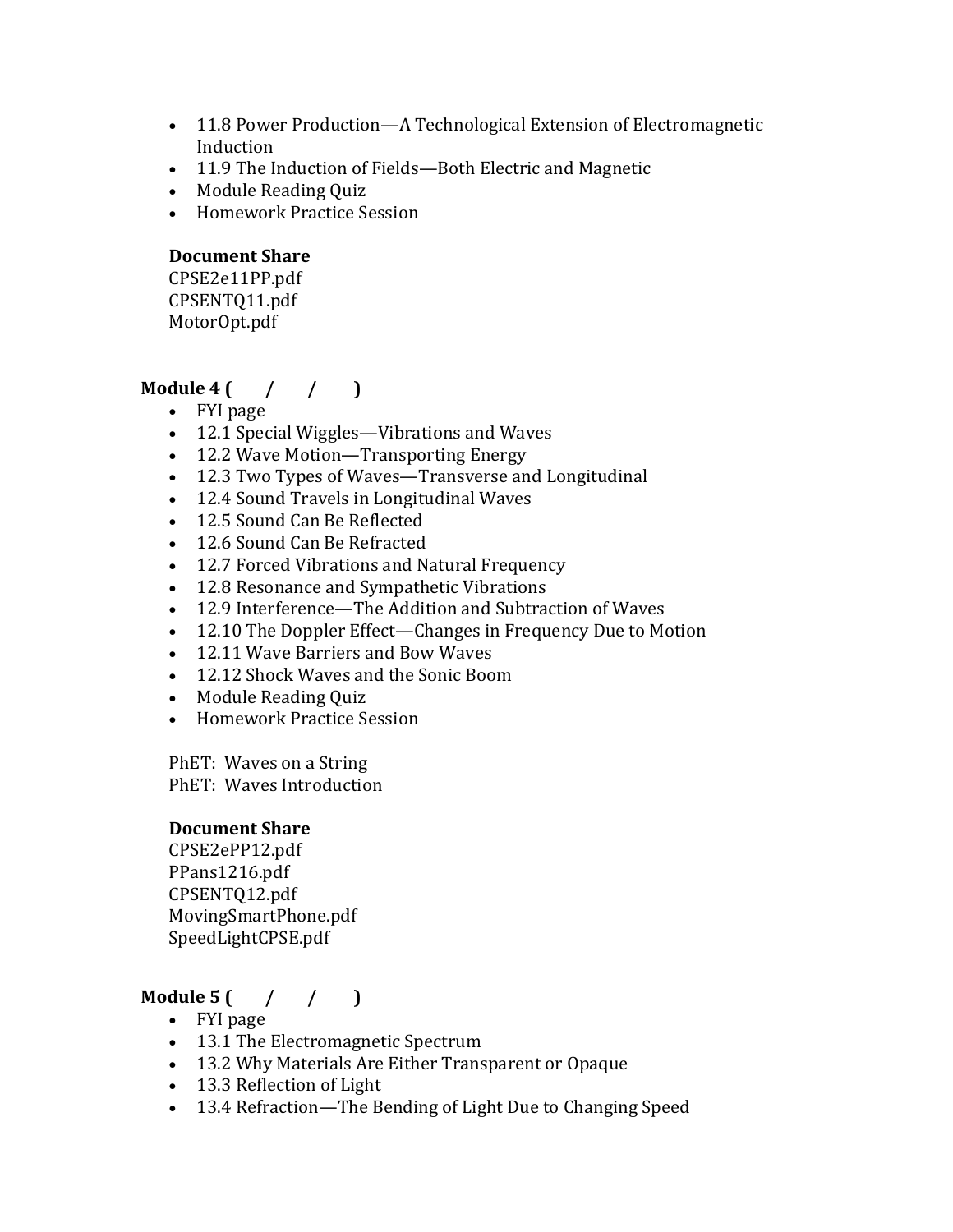- 13.5 Illusions and Mirages Are Caused by Atmospheric Refraction
- 13.6 Color Science
- 13.7 Mixing Colored Lights
- 13.8 Mixing Colored Pigments
- 13.9 Why the Sky Is Blue
- 13.10 Why Sunsets Are Red
- 13.11 Why Clouds Are White
- Module Reading Quiz
- Homework Practice Session

PhET: Color Vision Video Share: Color blind brothers

#### **Document Share**

CPSE2ePP13.pdf CPSENTQ13.pdf MirrorOpt.pdf Pixel Peeping.pdf BendingLaser.pdf

### **Module 6 (** / / )

- FYI page
- 14.1 Light Dispersion and Rainbows
- $\bullet$  14.2 Lenses
- 14.3 Image Formation by a Lens
- 14.4 Diffraction—The Spreading of Light
- 14.5 Interference—Constructive and Destructive
- 14.6 Interference Colors by Reflection from Thin Films
- 14.7 Polarization—Evidence for the Transverse Wave Nature of Light
- 14.8 Wave-Particle Duality-Two Sides of the Same Coin
- Module Reading Quiz
- Homework Practice Session

#### **Document Share**

CPSE2ePP14.pdf CPSENTQ14.pdf SweetPolarizationOpt.pdf

### **Module**  $7$   $($   $/$   $($   $)$

- FYI page
- 15.1 Discovering the Invisible Atom
- 15.2 Elements and the Periodic Table
- 15.3 The Atomic Nucleus Consists of Protons and Neutrons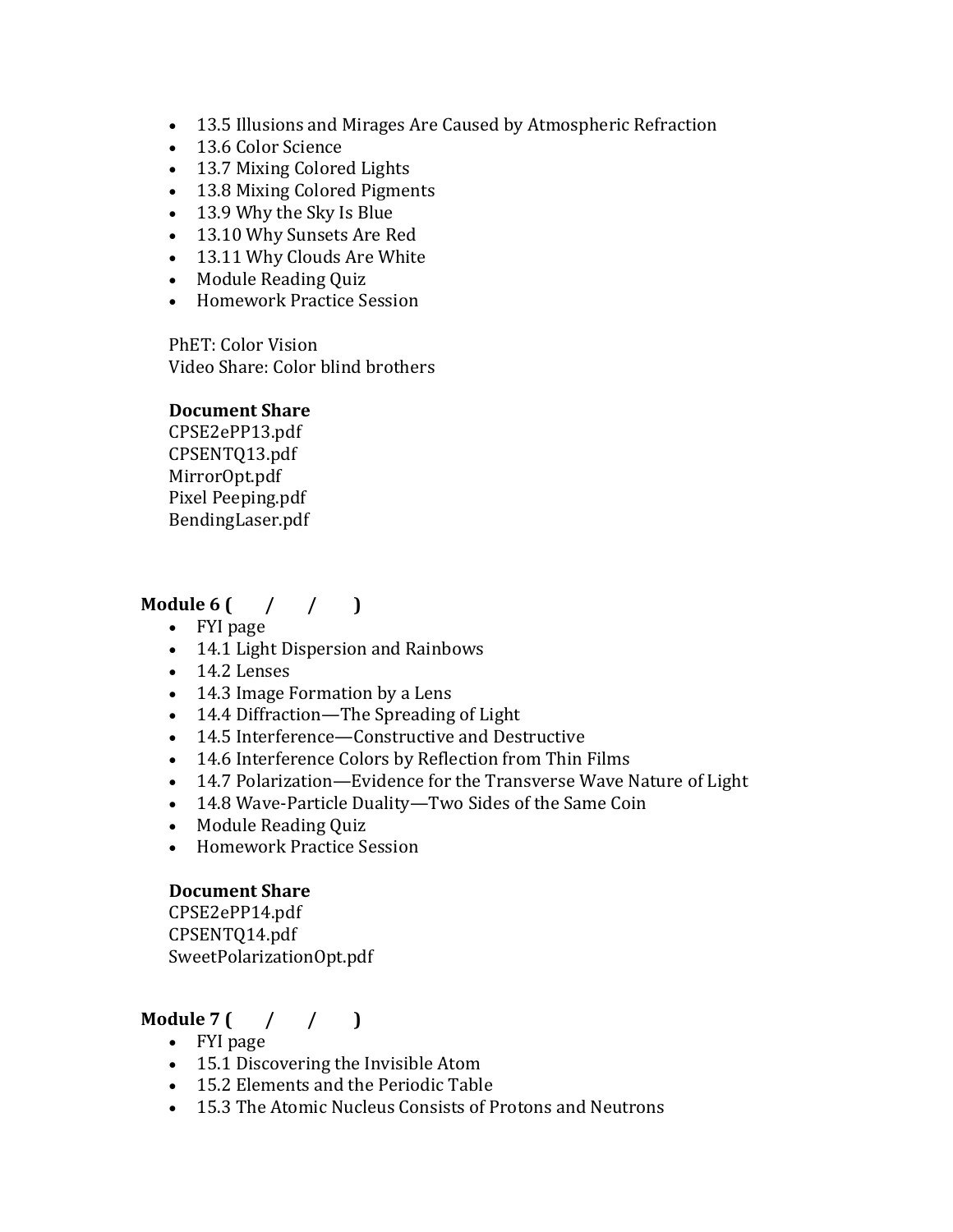- 15.4 Isotopes and Atomic Mass
- 15.5 Electron Shells—Regions About the Nucleus Where Electrons Are Located
- Module Reading Quiz
- Homework Practice Session

PhET: Build an Atom

### **Document Share**

CPSE2ePP15.pdf CPSENTQ15.pdf ThicknessBB.pdf

### **Module** 8  $($  /  $/$   $)$

- FYI page
- 16.1 Radioactivity-The Disintegration of the Atomic Nucleus
- 16.2 Alpha, Beta, and Gamma Rays
- 16.3 Environmental Radiation
- 16.4 Transmutation of Elements—Changing Identities
- 16.5 Half-Life Is a Measure of Radioactive Decay Rate
- 16.6 Isotopic Dating Measures the Ages of Materials
- 16.7 Nuclear Fission, The breaking Apart of Atomic Nuclei
- 16.8 The Mass-Energy Relationship:  $E = mc2$
- 16.9 Nuclear Fusion—The Combining of Atomic Nuclei
- Module Reading Quiz
- Homework Practice Session

Video Share: ITER

#### **Document Share**

CPSE2ePP16.pdf CPSENTQ16.pdf CPSEFullEx2.pdf HalfLife.pdf SaferReactors.pdf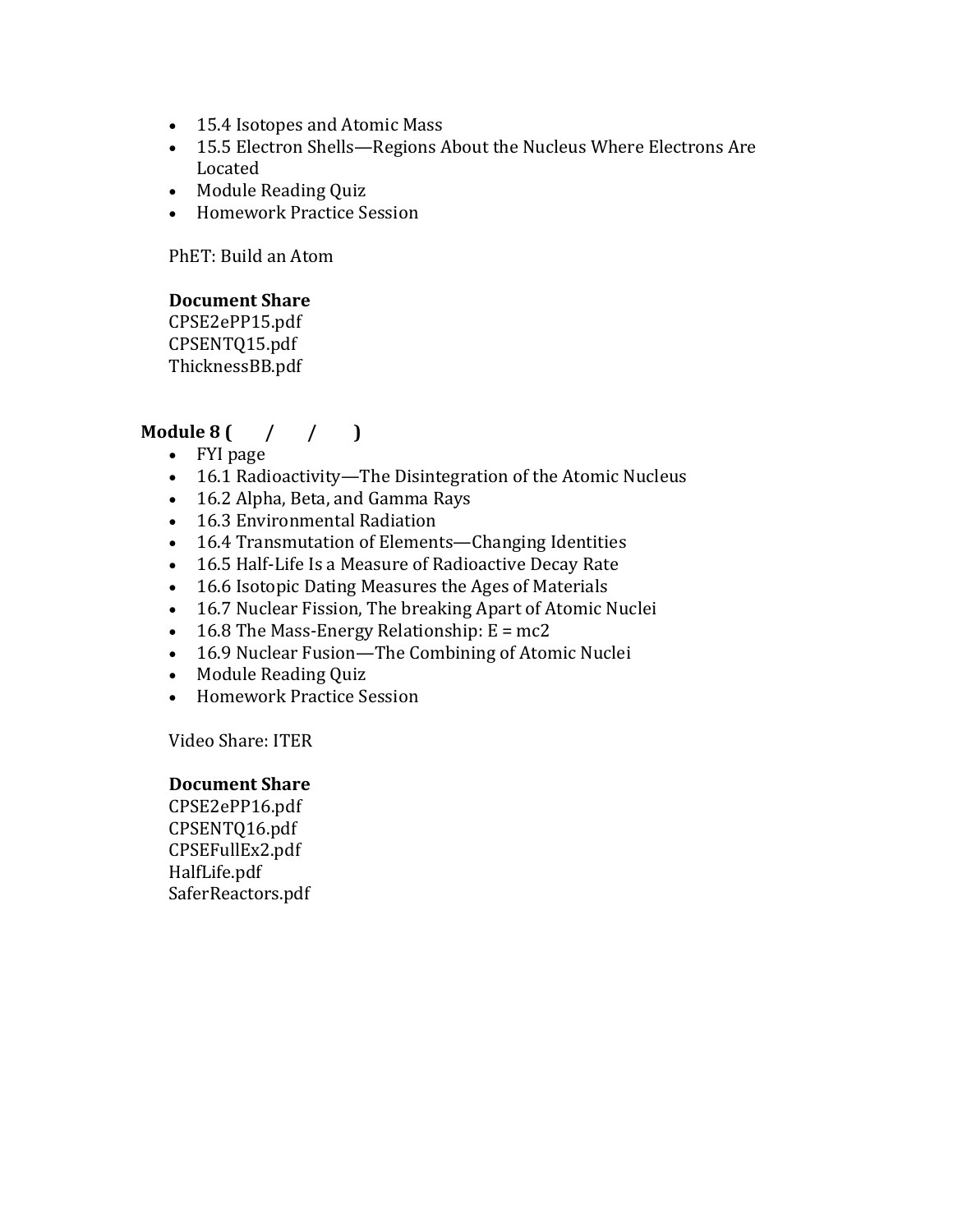#### **Unit : C: Chemistry**

| <b>Points</b> | <b>Points</b> |                                          |
|---------------|---------------|------------------------------------------|
| to Qualify    | Earned        | Grade                                    |
| 400           |               | Advance by another metal in another unit |
| 350           |               | Advance by one metal in another unit     |
| 300           |               | "A" work                                 |
| 250           |               | "B" work                                 |
| 200           |               | "C" work                                 |
| 150           |               | "D" work                                 |
| 100           |               | Developing                               |
|               |               |                                          |

## **Module** 1  $\left( \begin{array}{cc} 1 & 1 \\ 1 & 1 \end{array} \right)$

- FYI page
- 17.1 Chemistry is Known as the Central Science
- 17.2 The Submicroscopic World is Super-Small
- 17.3 The Phase of Matter Can Change
- 17.4 Matter Has Physical and Chemical Properties
- 17.5 Determining Physical and Chemical Changes Can Be Difficult
- 17.6 The Periodic Table Helps Us to Understand the Elements
- 17.7 Elements Can Combine to From Compounds
- 17.8 There Is a System for Naming Compounds
- Module Reading Quiz
- Homework Practice Session

### **Document Share**

CPSE2e17pages.pdf CPSE2e17PagesAns.pdf Tubular.pdf

### **Module 2**  $($  /  $/$   $)$

- FYI page
- 18.1 Electron-Dot Structures Help Us to Understand Bonding
- 18.2 Atoms Can Lose or Gain Atoms to Become Ions
- 18.3 Ionic Bonds Result from a Transfer of Electrons
- 18.4 Metal Atoms Bond by Losing Their Electrons
- 18.5 Covalent Bonds Result from a Sharing of Electrons
- 18.6 Electrons May Be Shared Unevenly in a Covalent Bond
- 18.7 Electrons Are Shared Unevenly in a Polar Molecule
- 18.8 Molecules Are Attractive
- Module Reading Quiz
- Homework Practice Session

PhET: Molecule Shapes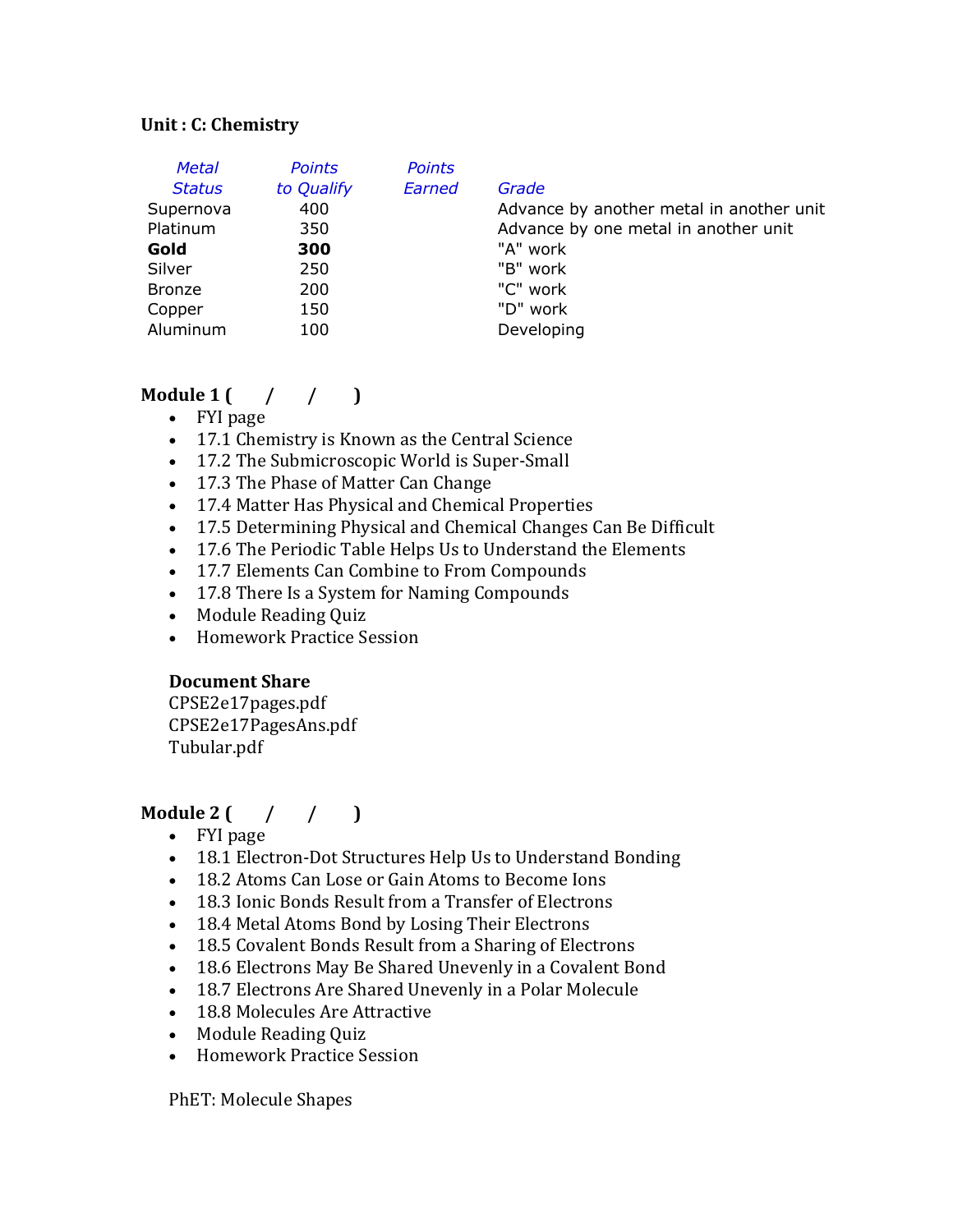#### **Document Share**

CPSE2e18Pages.pdf CPSE2e18PagesAns.pdf Rainbows.pdf

## **Module** 3  $($  /  $/$   $)$

- FYI page
- 19.1 Most Materials Are Mixtures
- 19.2 The Chemist's Classification of Matter
- 19.3 A Solution Is a Single-Phase Homogenous Mixture
- 19.4 Concentration Is Given as Moles per Liter
- 19.5 Solubility Measures How Well a Solute Dissolves
- 19.6 Soap Works by Being Both Polar and Nonpolar
- 19.7 Purifying the Water We Drink
- Module Reading Quiz
- Homework Practice Session

PhET: Concentration

### **Document Share**

CPSE2e19Pages.pdf CPSE2e19PagesAns.pdf PureSweet.pdf

## **Module** 4  $($  /  $/$  1

- FYI page
- 20.1 Chemical Reactions Are Represented by Chemical Equations
- 20.2 Reaction Rates Can Be Slow or Fast
- 20.3 Catalysts Speed Up Chemical Reactions
- 20.4 Chemical Reactions Can Be Either Exothermic or Endothermic
- 20.5 Chemical Reactions Are Driven By Entropy
- Module Reading Quiz
- Homework Practice Session

PhET: Balancing Equations

#### **Document Share**

CPSE2e20Pages.pdf CPSE2e20PagesAns.pdf EntropyPennies.pdf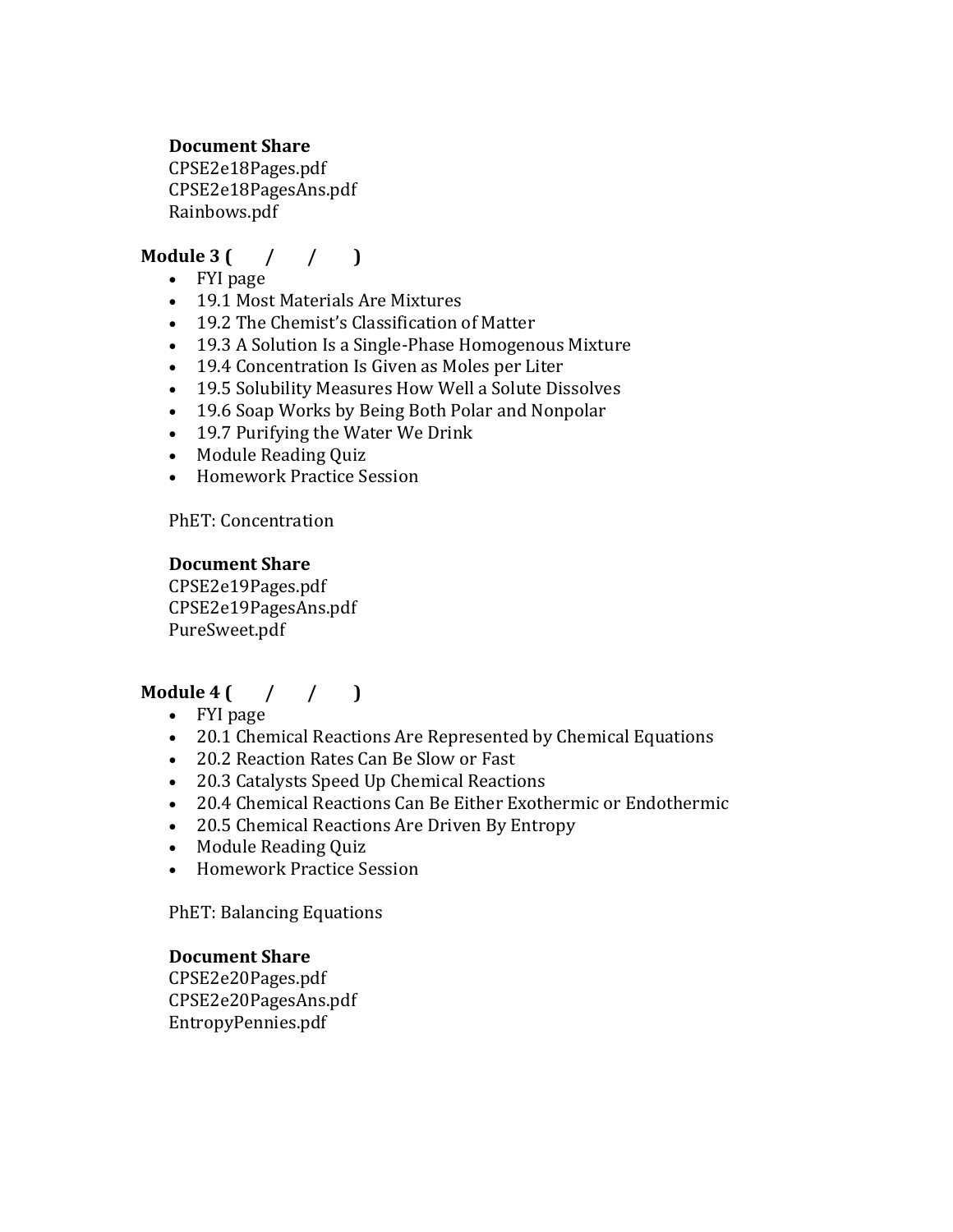## **Module**  $5 \left( \frac{1}{1000} \right)$

- FYI page
- 21.1 Acids Donate and Bases Accept
- 21.2 Some Acids and Bases Are Stronger than Others
- 21.3 Solutions Can Be Acidic, Basic, or Neutrals
- 21.4 Rainwater Is Acidic and Ocean Water Is Basic
- 21.5 Oxidation Is the Loss of Electrons and Reduction Is the Gain of Electrons
- 21.6 The Energy of Flowing Electrons Can Be Harnessed
- 21.7 Oxygen Is Responsible for Corrosion and Combustion
- 21.8 Hydrogen Sulfide Can Induce Suspended Animation
- Module Reading Ouiz
- Homework Practice Session

PhET: Acid-Base Solutions

#### **Document Share**

CPSE2e21Pages.pdf CPSE2e21PagesAns.pdf Cabbage.pdf TasteMoneyOpt.pdf

## **Module** 6  $($  /  $/$  1

- FYI page
- 22.1 Hydrocarbons
- 22.2 Unsaturated Hydrocarbons
- 22.3 Functional Groups
- 22.4 Alcohols and Ethers
- 22.5 Amines and Alkaloids
- 22.6 Carbonyl Compounds
- 22.7 Polymers
- Module Reading Quiz
- Homework Practice Session

#### **Document Share**

CPSE2e22Pages.pdf CPSE2e22PagesAns.pdf

## **Module**  $7$   $\left( \begin{array}{cc} 7 & 7 \end{array} \right)$

- FYI page
- 23.1 Biomolecules Are Molecules Produced and Used by Organisms
- 23.2 Carbohydrates Give Structure and Energy
- 23.3 Lipids Are Insoluble in Water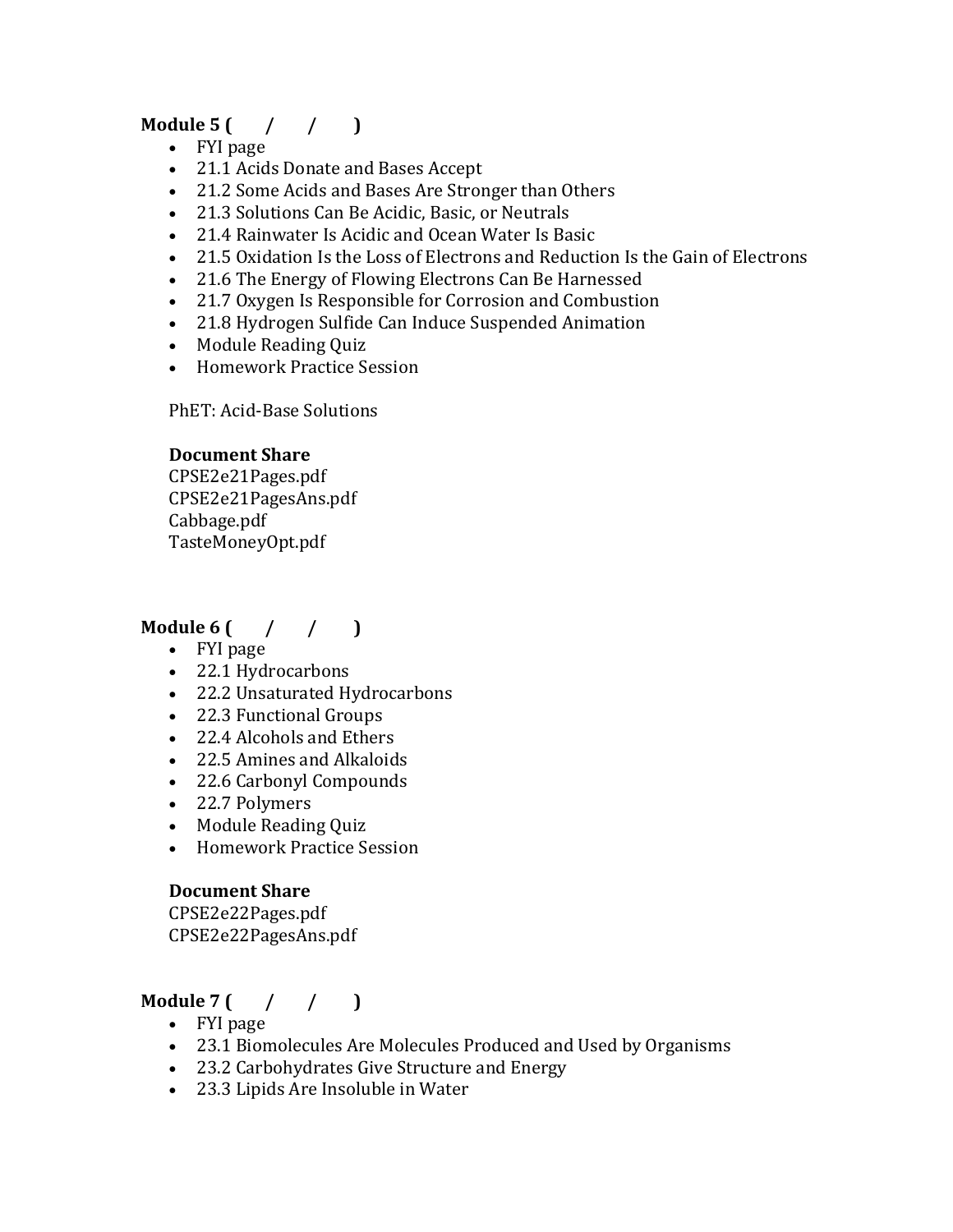- 23.4 Proteins Are Polymers of Amino Acids
- 23.5 Nucleic Acids Code for Proteins
- 23.6 Vitamins Are Organic, Minerals Are Inorganic
- 23.7 Metabolism Is the Cycling of Biomolecules Through the Body
- 23.8 The Food Pyramid Summarizes a Healthful Diet
- Module Reading Quiz
- Homework Practice Session

#### **Document Share**

CPSE2e23Pages.pdf CPSE2e23PagesAns.pdf

### **Module** 8  $($  /  $/$   $)$

- FYI page
- 24.1 Medicines Are Drugs That Benefit the Body
- 24.2 The Lock-and-Key Model Guides Chemists in Creating New Medicines
- 24.3 Chemotherapy Cures the Host by Killing the Disease
- 24.4 The Nervous System Is a Network of Neurons
- 24.5 Psychoactive Drugs Alter the Mind or Behavior
- 24.6 Pain Relievers Inhibit the Transmission or Perception of Pain
- Module Reading Quiz
- Homework Practice Session

PhET: Neuron

#### **Document Share**

CPSE2e24Pages.pdf CPSE2e24PagesAns.pdf CPSEFullUnitC.pdf

#### **Unit: D: Earth Science**

| <b>Metal</b>  | <b>Points</b> | <b>Points</b> |                                          |
|---------------|---------------|---------------|------------------------------------------|
| <b>Status</b> | to Qualify    | Earned        | Grade                                    |
| Supernova     | 400           |               | Advance by another metal in another unit |
| Platinum      | 350           |               | Advance by one metal in another unit     |
| Gold          | 300           |               | "A" work                                 |
| Silver        | 250           |               | "B" work                                 |
| <b>Bronze</b> | 200           |               | "C" work                                 |
| Copper        | 150           |               | "D" work                                 |
| Aluminum      | 100           |               | Developing                               |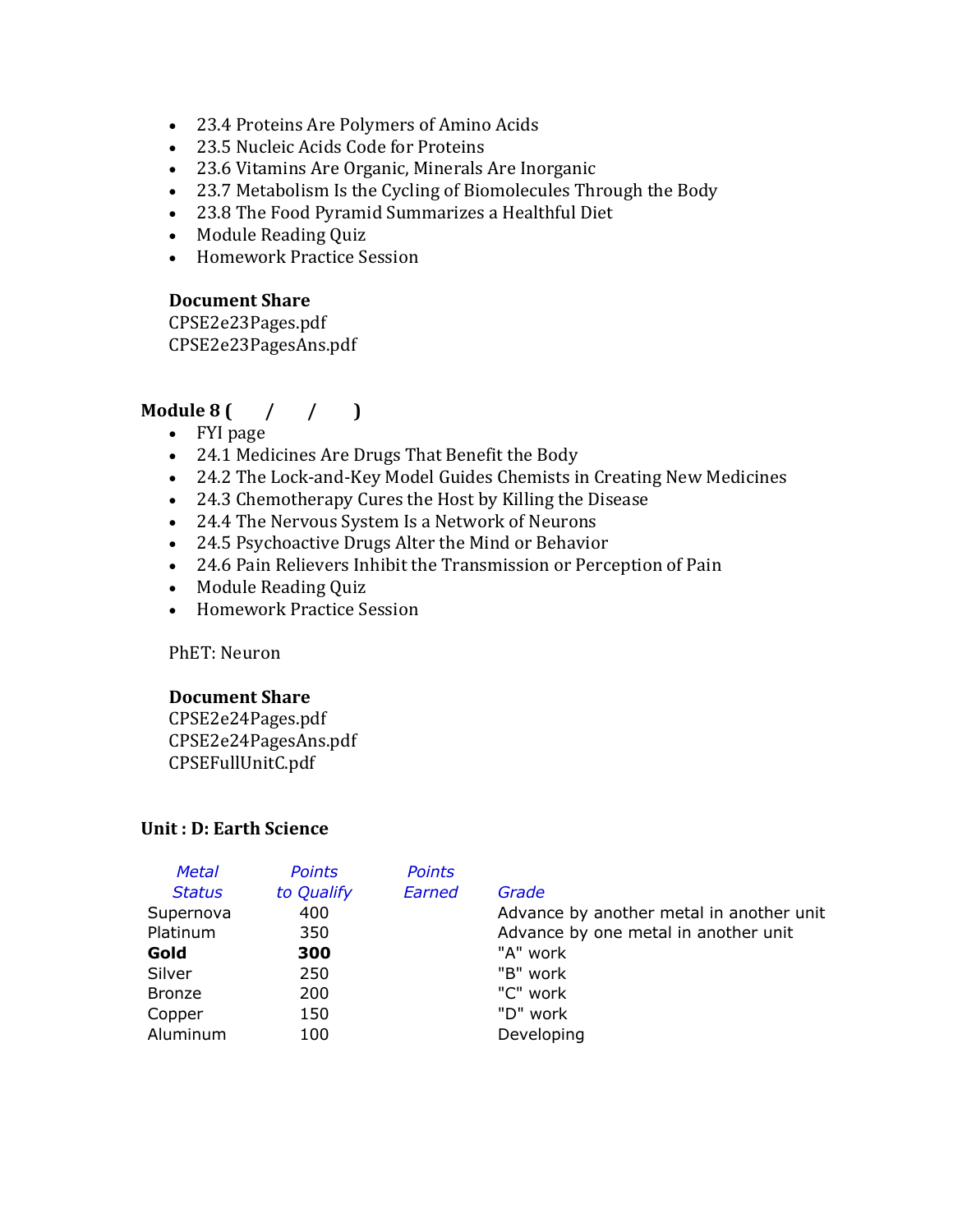## **Module**  $1 \left( \begin{array}{cc} \end{array} \right)$

- FYI page
- 25.1 Our Rocky Planet
- 25.10 The Rock Cycle
- 25.2 What is a Mineral?
- 25.3 Mineral Properties
- 25.4 Classification of Rock-Forming Minerals
- 25.5 The Formation of Minerals and Rock
- 25.6 Rocks Are Divided Into Three Main Groups
- 25.7 Igneous Rocks Form When Magma Cools
- 25.8 Sedimentary Rocks Blanket Most of Earth's Surface
- 25.9 Metamorphic Rocks Are Changed Rocks
- Module Reading Quiz
- Homework Practice Session

### **Document Share**

CPSEEarthPPAnsAll.pdf CPSEEarthNTQ.pdf CPSE25PP.pdf WhatRockOpt.pdf

### **Module** 2  $($  /  $/$   $)$

- FYI page
- 26.1 Earthquakes Make Seismic Waves
- 26.2 Seismic Waves Reveal Earth's Internal Layers
- 26.3 Internal Motion Deforms Earth's Surface
- Module Reading Quiz
- Homework Practice Session

#### **Document Share**

CPSE26PP.pdf TopThisOpt.pdf

## **Module** 3  $($  /  $/$   $)$

- FYI page
- 27.1 Continental Drift—An Idea Before its Time
- 27.2 Search For the Mechanism to Support Continental Drift
- 27.3 The Theory of Plate Tectonics
- 27.4 Three Types of Plate Boundaries
- 27.5 The Theory That Explains Much
- Module Reading Quiz
- Homework Practice Session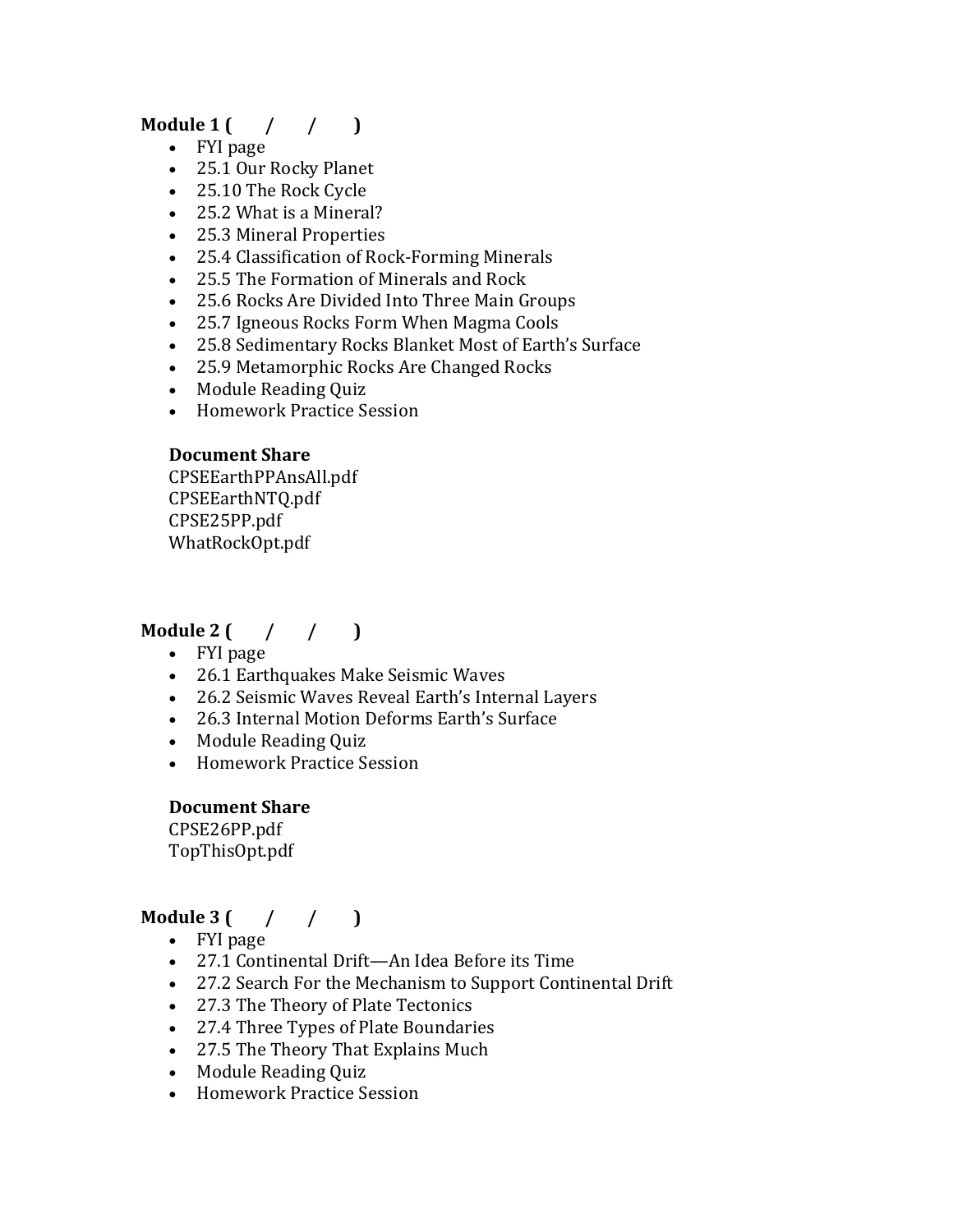#### **Document Share**

CPSE27PP.pdf PlateTectonics.pdf

### **Module 4 (** / / )

- FYI page
- 28.1 The Hydrologic Cycle
- 28.2 Groundwater—Water Below the Surface
- 28.3 The Work of Groundwater
- 28.4 Streams and Rivers—Water at Earth's Surface
- 28.5 The Work of Surface Water
- 28.6 Glaciers and Glaciation—Earth's Frozen Water
- 28.7 The Work of Glaciers
- 28.8 The Work of Air
- Module Reading Quiz
- Homework Practice Session

#### **Document Share**

CPSEFullESPracticeEx.pdf CPSE28PP.pdf WalkWaterOpt.pdf

### **Module** 5  $($  /  $/$   $)$

- FYI page
- 29.1 Relative Dating—The Placement of Rocks in Order
- 29.2 Radiometric Dating Reveals the Actual Time of Rock Formation
- 29.3 Geologic Time
- 29.4 Precambrian Time—A Time of Hidden Life
- 29.5 Paleozoic Era—A Time of Life Diversification
- 29.6 The Mesozoic Era—The Age of Reptiles
- 29.7 The Cenozoic Era—The Age of Mammals
- 29.8 Earth History in a Capsule
- Module Reading Quiz
- Homework Practice Session

#### **Document Share**

CPSE29PP.pdf RockHuntOpt.pdf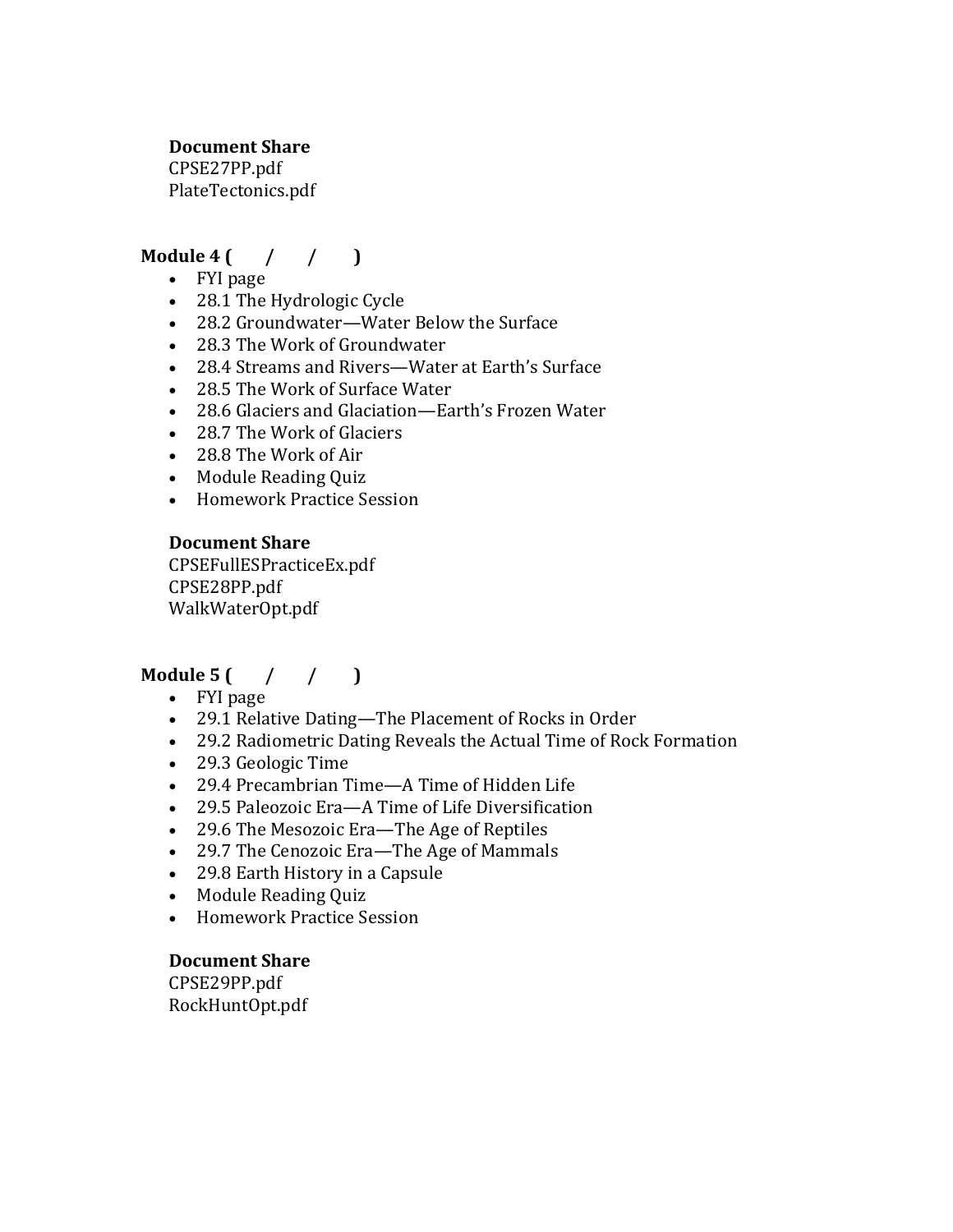### **Module** 6  $($  /  $/$   $)$

- FYI page
- 30.1 Earth's Atmosphere and Oceans
- 30.2 Components of Earth's Atmosphere
- 30.3 Solar Energy
- 30.4 Driving Forces of Air Motion
- 30.5 Global Atmospheric Circulation Patterns
- 30.6 Components of Earth's Oceans
- 30.7 Oceanic Circulation
- Module Reading Quiz
- Homework Practice Session

### **Document Share**

CPSE30PP.pdf WindsOpt.pdf ClimateHotBoxes.pdf

## **Module** 7 ( / / )

- FYI page
- 31.1 Water in the Atmosphere
- 31.2 Weather Variables
- 31.3 There Are Many Different Clouds
- 31.4 Air Masses, Fronts, and Storms
- 31.5 Weather Can Be Violent
- 31.6 The Weather—Number One Topic of Conversation
- Module Reading Quiz
- Homework Practice Session

#### **Document Share**

CPSEFullUnitD.pdf CPSE31PP.pdf CloudsOpt.pdf

#### **Unit: E: Astronomy**

| to Qualify<br><b>Status</b><br>400<br>Supernova<br>Platinum<br>350<br>Gold<br>300<br>Silver<br>250<br><b>Bronze</b><br>200<br>150<br>Copper | Earned | Grade<br>Advance by another metal in another unit<br>Advance by one metal in another unit<br>"A" work<br>"B" work<br>"C" work<br>"D" work |
|---------------------------------------------------------------------------------------------------------------------------------------------|--------|-------------------------------------------------------------------------------------------------------------------------------------------|
| Aluminum<br>100                                                                                                                             |        | Developing                                                                                                                                |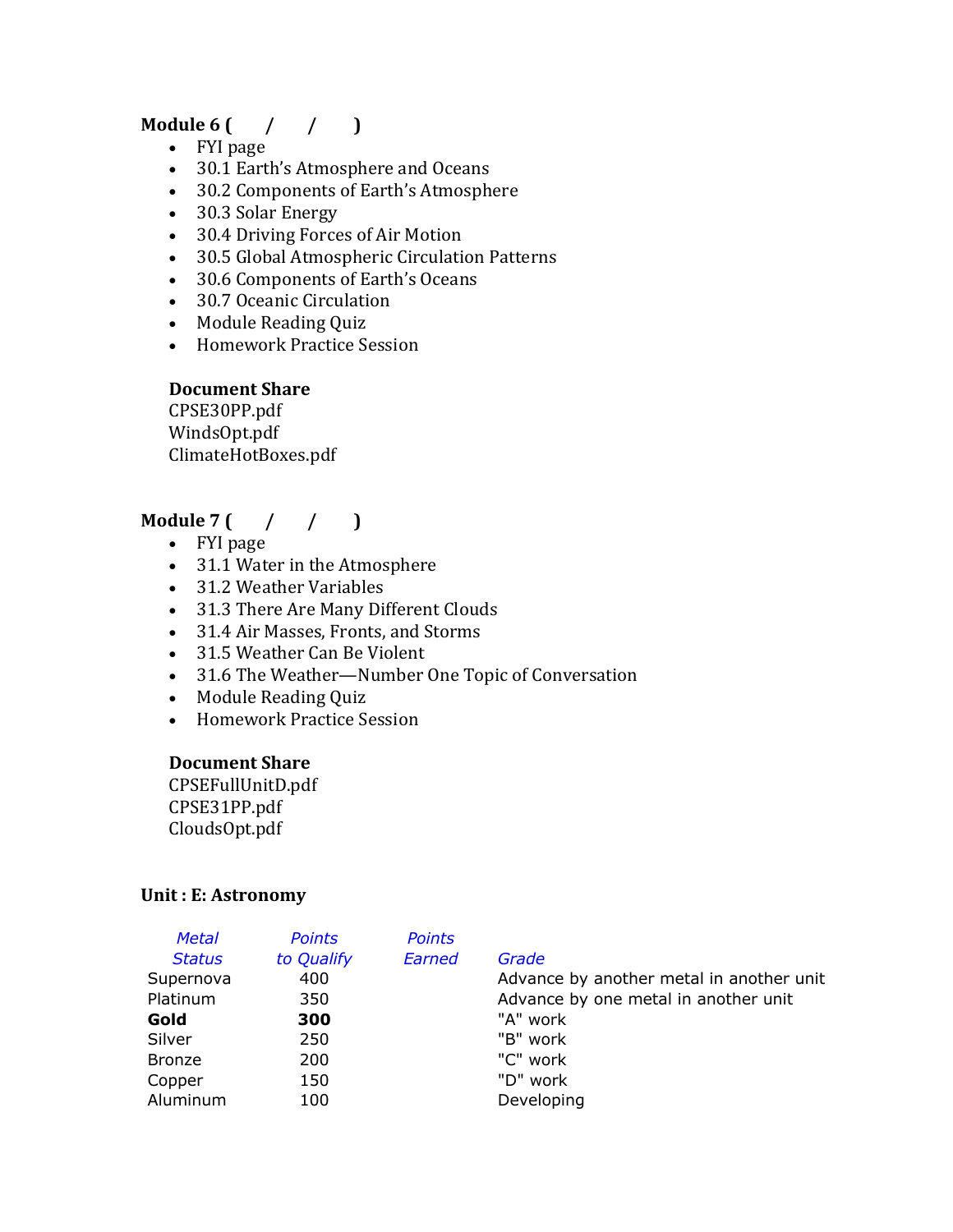## **Module**  $1 \left( \frac{1}{1 \cdot 1} \right)$

- FYI page
- 32.1 The Solar System Is Mostly Empty Space
- 32.2 Solar Systems Form from Nebula
- 32.3 The Sun Is Our Prime Source of Energy
- 32.4 The Inner Planets Are Rocky
- 32.5 The Outer Planets Are Gaseous
- 32.6 Earth's Moon
- 32.7 Failed Planet Formation
- Module Reading Quiz
- Homework Practice Session

Video Share: New Horizons Flyover Pluto

#### **Document Share**

CPSE32PP.pdf CPSE32PPAns.pdf SunballsOpt.pdf TrackingMarsOpt.pdf

### **Module** 2  $($  /  $/$   $)$

- FYI page
- 33.1 Observing the Night Sky
- 33.2 Stars have Different Brightness and Color
- 33.3 The Hertzburg-Russell Diagram Describes Stars
- 33.4 The Life Cycle of Stars
- 33.5 Novae and Supernovae Are Stellar Explosions
- 33.6 Supergiant Stars Collapse into Black Holes
- Module Reading Quiz
- Homework Practice Session

Video Share: Black hole event horizon

#### **Document Share**

CPSE33PP.pdf CPSE33PPAns.pdf SolarPowerOpt.pdf LatitudeOpt.pdf